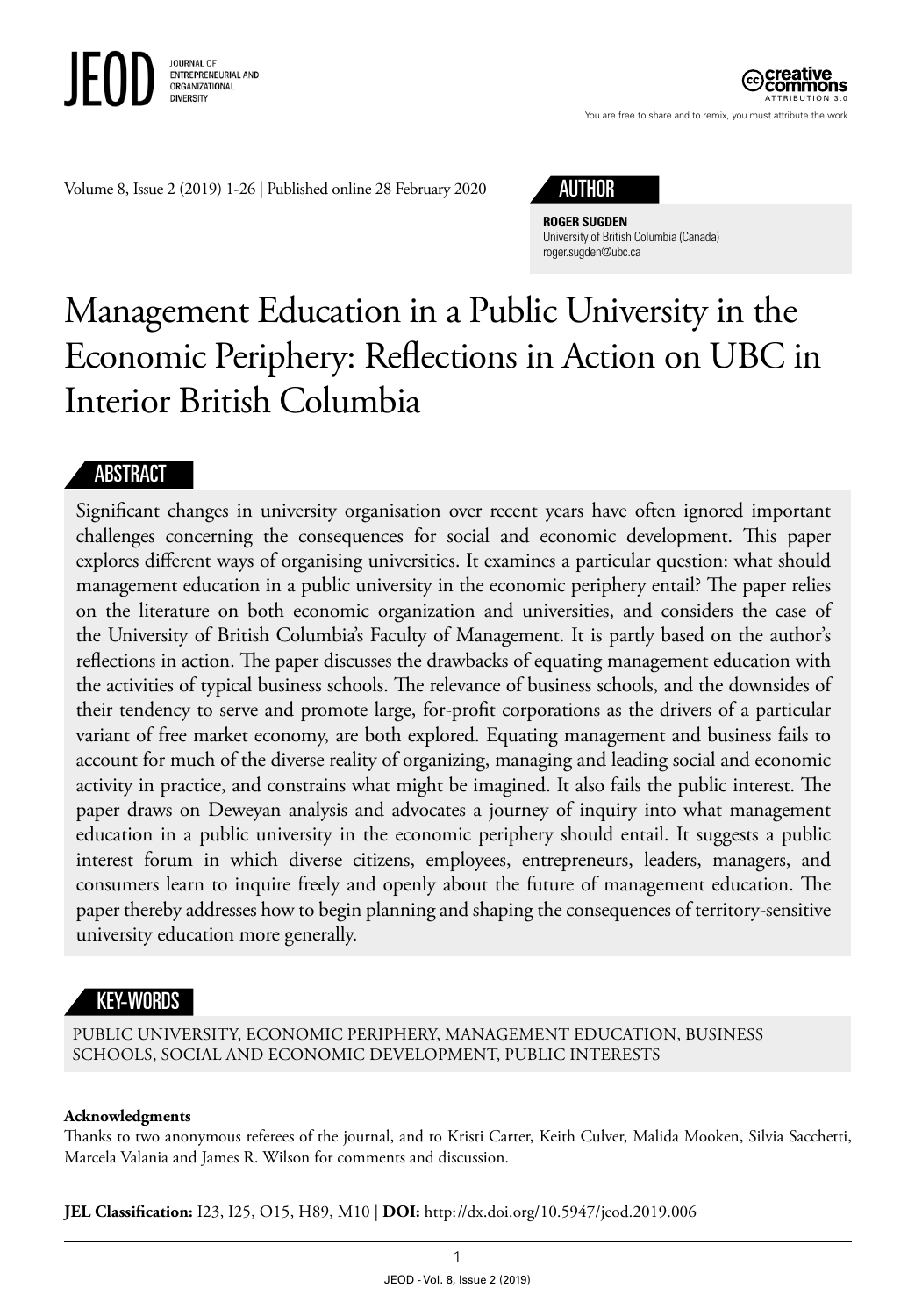## **1. The consequences of university education**

Since the 1990s, there has been increasing emphasis in Western capitalist economies on the need for universities to be relevant; in particular, emphasis has been put on the beneficial consequences of university education for social and economic development in practice. See Jacob (1997) on changes in the science-society contract, notably in North America and Europe, and Chatterton and Goddard (2000) and Pugh et al. (2016) on the emerging requirement for universities to contribute actively to the development of the territories in which they are located. See also reports about university impact on national and regional innovation, e.g., Government of Canada (2016), and Jonkers et al. (2018) for the European Commission. This trend is likely associated with two factors. First, the increased influence of market economies at a time when centrally planned systems were seen to fail. Second, the corresponding influence in many policy areas, including higher education, of discourse on globalization and competitiveness in the neoliberal market economy (Bristow, 2005; Sugden and Wilson, 2005). A symptom is the emergence of business and management education, prized by universities that aim to be relevant to market economies in practice, and typically organized according to market principles; see Huzzard, Benner and Kärreman (2017: 5) on business schools moving from the periphery of the academic system to its core, and being "too important to exist without".

It is one thing to emphasise the consequences of university education for social and economic development, another to plan and shape those consequences.

Amongst the challenges is the interplay between territory and disciplinary expertise. Successful economic development depends on a territory being able to draw on its distinct structure, resources, and capabilities (Valdaliso and Wilson, 2015). Rodríguez-Pose (2018) shows this dependency in the case of economic policy. He contrasts areas that are economically successful with those that are "lagging and declining" (p. 189); "places that matter and places that don't matter" (p. 192). Drawing on Iammarino, Rodríguez-Pose and Storper (2017), Rodríguez-Pose (2018: 205) highlights a political reaction in the "places that don't matter" and advocates a place-sensitive response: "the solution for less successful areas needs to be place-sensitive, that is policies that are informed by theory and empirical evidence but that, at the same time, respond to the structural opportunities, potential and constraints of each place" . Similarly for a university looking to impact a particular territory: the required disciplinary expertise, and the mix of expertise, must be sensitive to that territory's actual and potential structure, resources, and capabilities. It would likely differ from that needed to affect someplace else, simply because territories differ in those regards.

Further challenges lie in understanding the distinct role of public universities and academics. For instance, the argument about university relevance is sometimes interpreted to mean deliver what the market dictates, but presumably a public university has responsibilities beyond the market, to the public; and compare Mooken and Sugden (2014), querying the reason for the existence of academics, if academics are only useful in meeting market interests. Mooken and Sugden suggest that academics have distinct capabilities, associated with pursuing truth and adhering to forms of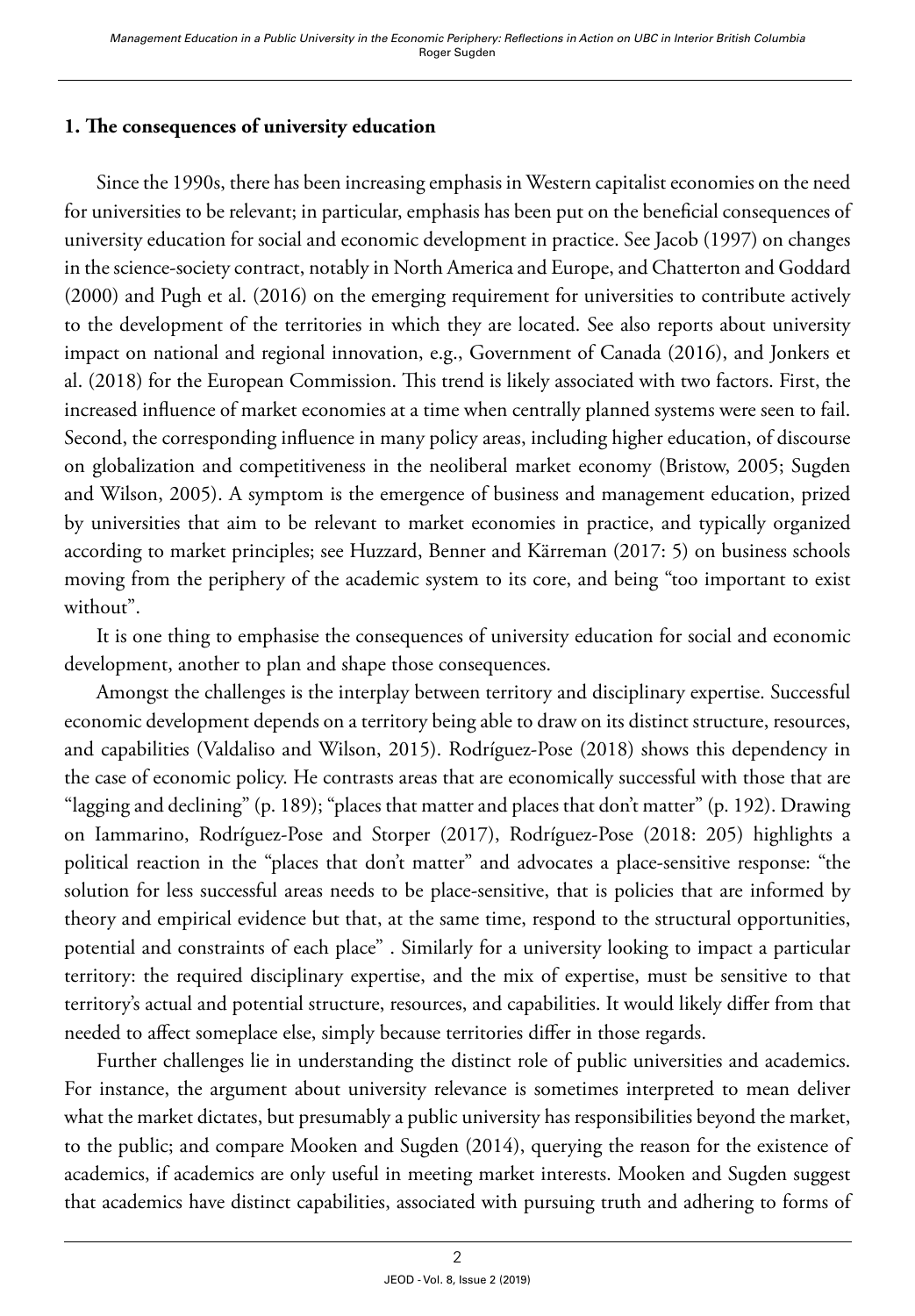coherence, robustness and rigour. That accords with having consequences for social and economic activity, but points to specific types of impact, rooted in particular doings and beings. To illustrate (by drawing an example from an infinite set of possibilities), consider the market for pesticides in growing grapes for wine production. Some wineries might have an interest in hiding evidence about adverse health effects for vineyard workers applying the pesticides, or for people living in areas neighbouring the vineyards. If an academic finds such evidence, their responsibility to the spirit of the truth (Graham, 2005) means that the findings must not be hidden, even if the research is funded by wineries. The impacts might include not only enhanced health for workers and citizens, but also decreased wine sales and profits, higher unemployment, and no future funding for the academic's research. If the required impacts were increased sales and profits, lower unemployment, and future research funding, a criterion rather than pursuit of the truth would be needed.

When new activities are undertaken, universities often maintain organizational forms that ignore the interplay between territory and disciplinary expertise - they eschew territory-sensitive education - and that follow the market with little or no regard for the distinct role of public universities, and academics<sup>1</sup>.

This paper queries that approach. It examines a question about management education: what should management education in a public university in the economic periphery entail? In doing so, it addresses university education more broadly.

The paper's response to the question weaves three strands of thinking. First, reflection on the establishment of a new Faculty of Management at the Okanagan campus of the University of British Columbia (UBC), one of the world's most prominent public universities<sup>2</sup>. The paper is written by the Faculty's incumbent Dean<sup>3</sup>, and draws on "reflections in action" (Karlsen and Larrea, 2017: 722), meaning "reflections when the process is still running, and the possibility of changing the process is still present" . The context is that UBC's Okanagan campus is located in the economic periphery, and UBC asserts that the consequences of management education are crucial for the university's positive influence on social and economic development in practice. The second strand of thinking is a conceptual and theoretical analysis of economic organization-specifically,

<sup>&</sup>lt;sup>1</sup> Other challenges include the institutional conservatism of universities. Whilst their history reveals remarkable survivability, tied in part to their adaptability, that survivability likely depends on avoiding knee-jerk reactions to current trends. The oldest universities date back centuries (Kerr, 1990), long before the dominance of free market capitalism. As institutions, there are no doubt intentions that they will last centuries into the future, way beyond the decline of free market capitalism. Even at younger institutions, this weight of history can be keenly felt. Further challenges stem from the tendency of universities to prize an order that they find problematic to disrupt, e.g. through innovative activities purposely intended to have beneficial consequences in a particular territory. Sacchetti and Sugden (2009a) consider order as part of the institutional context for, and consequence of, economic development. Universities contribute to the underpinnings of such order, in part by tending to impose disciplinary and even cross-disciplinary orthodoxy that can militate against change.

<sup>2</sup> *Times Higher Education* ranked UBC in the world's top 20 public universities in 2018 [\(https://www.timeshigheredu](https://www.timeshighereducation.com/world-university-rankings/university-british-columbia)[cation.com/world-university-rankings/university-british-columbia](https://www.timeshighereducation.com/world-university-rankings/university-british-columbia) [Accessed: 7<sup>th</sup> August 2018]).

<sup>&</sup>lt;sup>3</sup> The Faculty was formally established in July 2005, and the author appointed Dean in October 2012.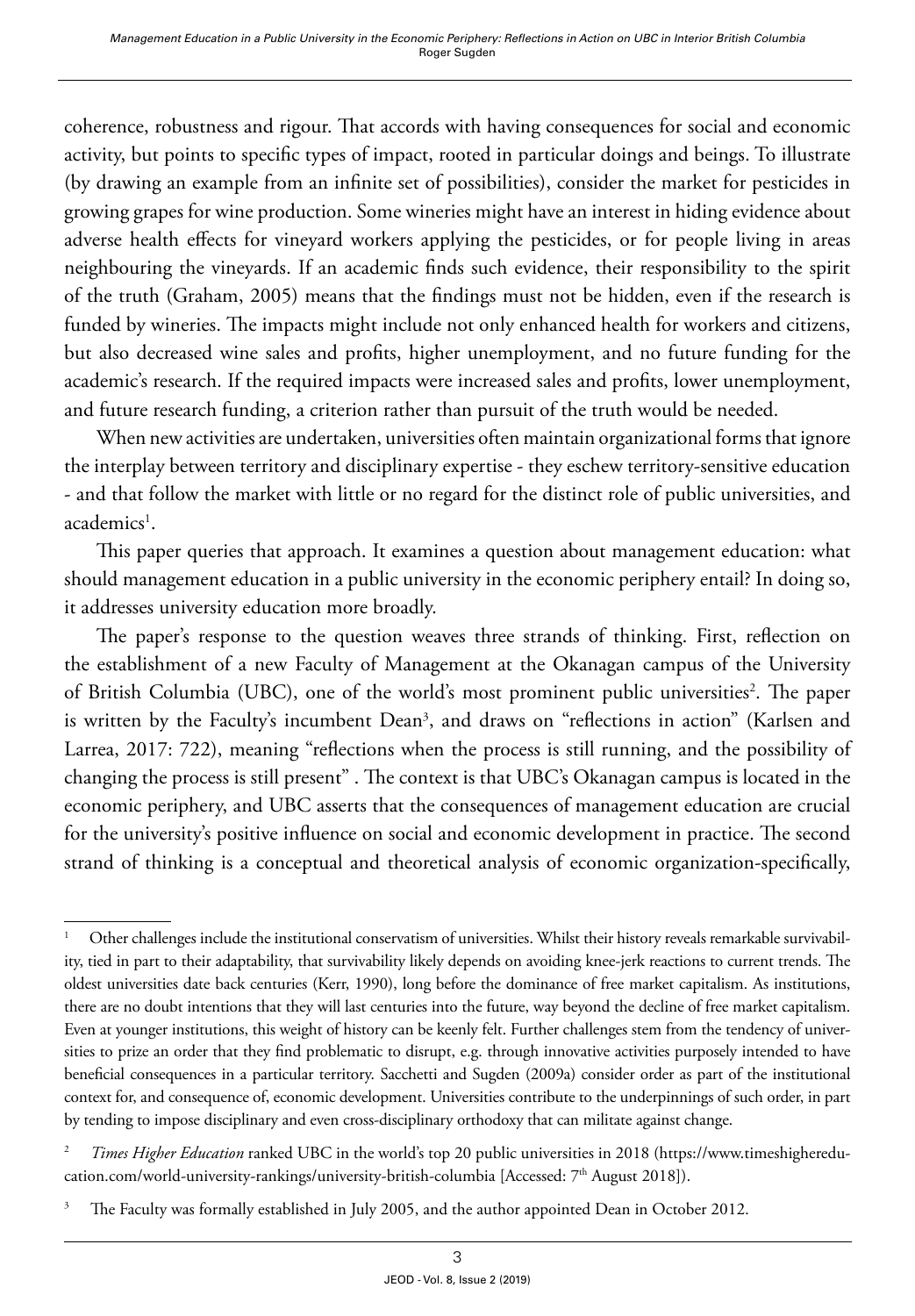developments of monopoly capital analysis (Baran and Sweezy, 1966; Kalecki, 1971; Cowling, 1982) that focus on the theory of the transnational corporation (Cowling and Sugden, 1987), and Deweyan public interests (Dewey, 1927; Branston, Cowling and Sugden, 2006). Third, studies of universities and academia, from the state of play and change in general (Ginsberg, 2011; Biesta, 2013; Docherty, 2018), to business education in particular (Mintzberg, 2005; Ferlie, McGivern and De Moraes, 2010; Parker, 2018).

The paper argues that management education in a public university in the economic periphery should not equate to the typical education offered by university business schools. Instead, it needs to address the interests of publics. To determine what that would entail, there must be deliberation by publics. More generally, this argument has implications for all university education.

## **2. UBC and the Okanagan**

The emphasis in Western capitalist economies on the need for universities to be relevant is clearly illustrated by experiences in Canada, more specifically British Columbia (BC), a province on Canada's Pacific coast (see Map 1).





*Source*: http://opentextbc.ca/geography/front-matter/introduction [Accessed: 21<sup>st</sup> August 2018].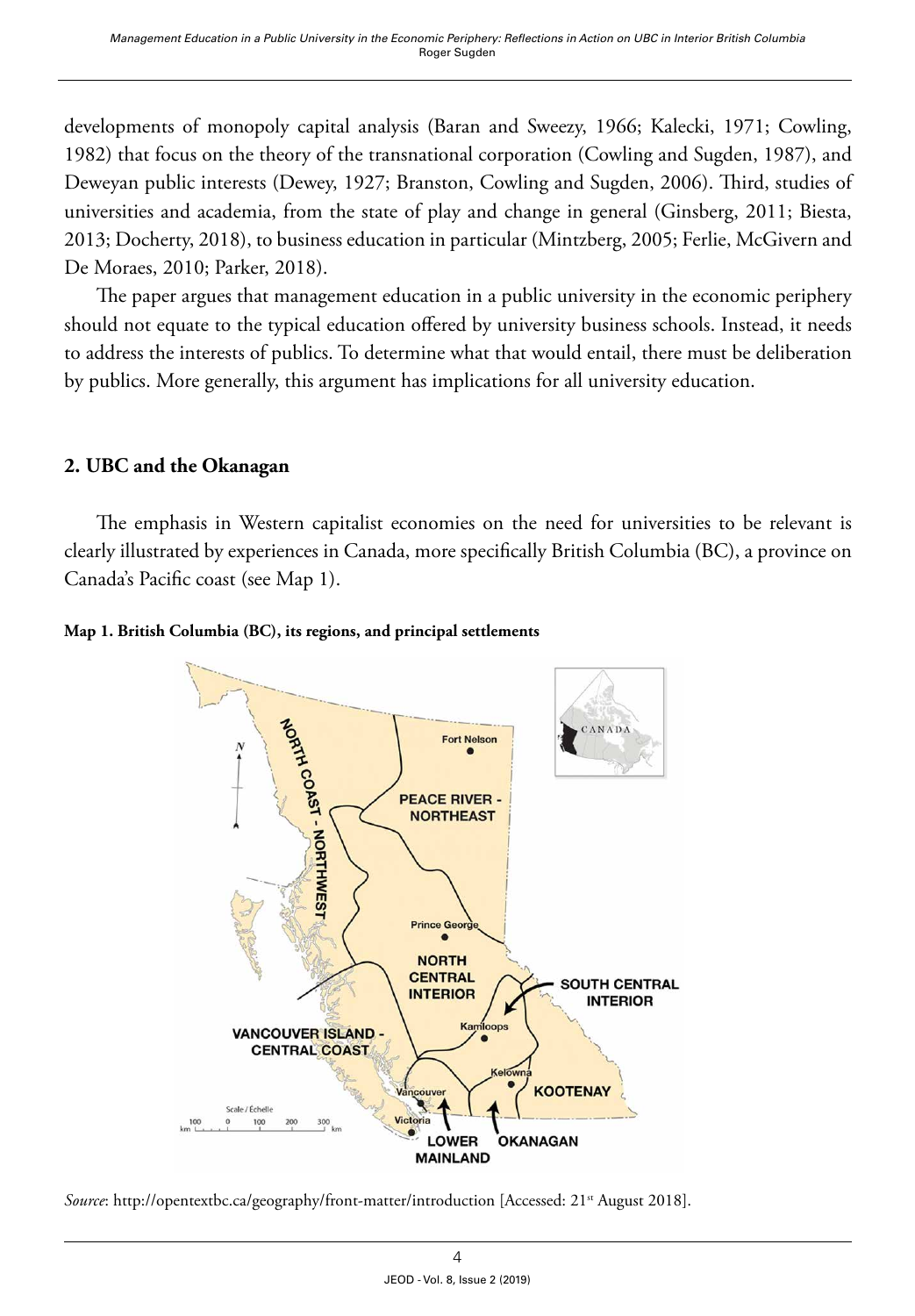According to Jones (1997), "there is no such thing as a Canadian 'system' of higher education; instead one can argue that each Canadian province and territory has created a unique network of postsecondary structures and policies"7 . In BC, for example, Levin (2003a; 2003b) considers the creation of university colleges in the early 1990s. Whilst access to education was a major determinant, "other motivations" were at play, notably "economic rationales, including work force training and social and economic development" (Levin, 2003a: 450).

Such forces also lay behind BC's subsequent separation of colleges and research universities, which led to establishment of UBC's campus in the Okanagan.

In 2004, it was announced that Okanagan University College, which was located in BC's Okanagan region (see Map 1), in so-called "Interior British Columbia"4 , would be split into Okanagan College and the Okanagan campus of UBC. At the time, Brad Bennett - the former chair of the Okanagan University College board of governors, and in 2005 named chair of UBC's board of governors - remarked that "the new UBC Okanagan campus will be developed by people in this region, for people in this region"5 . In a related vein, UBC's then Provost, Barry McBride, noted that the aim of the university was to be "responsive to the needs and opportunities of the region" and "an economic driver"6 .

Until 2005, UBC had been based primarily at its campus in Vancouver<sup>7</sup>, the heart of BC's Lower Mainland (see Map 1), quite a different territory to the Okanagan. Culver et al. (2015) identify the Okanagan as peripheral geographically, to the Lower Mainland, and peripheral temporally, a latecomer to social and economic issues that regions face under globalization. See also Nelson and MacKinnon (2004) and Hutton (1997) on core-periphery in BC.

For millennia, the Okanagan has been part of the Okanagan (Syilx) First Nations territory $^{\rm 8}.$  It is only since the late nineteenth century that there has been an influx of immigrants, and development of a Western market economy (Sugden and Sugden, 2017; 2019). By road, the Okanagan is approximately 400 kilometres east of the nearest major metropolitan centre, Vancouver. The next closest centre, Calgary, is around 600 kilometres further east, in the province of Alberta. The Okanagan has a set of river-connected lakes - the largest being Okanagan Lake - in a roughly 200

See Hives (1990) on UBC's early years in Vancouver.

<sup>8</sup> See the self-description of the Syilx people at <http://www.syilx.org/who-we-are/the-syilx-people/>[Accessed: 6<sup>th</sup> October 2019].

<sup>4</sup> Essentially, everywhere in inland British Columbia apart from the Lower Mainland region.

<sup>5</sup> Campbell confirms UBC. Available at: http://www.castanet.net/news/Kelowna/232/Campbell-Confirms-UBC [Accessed: 8<sup>th</sup> August 2017].

Memo to UBC Vancouver Deans, directors and department heads from Barry McBride, Vice President and Provost. Available at: https://news.ok.ubc.ca/2004/05/10/memo-to-ubc-vancouver-deans-directors-and-department-heads-frombarry-mcbride-vice-president-and-provost/ [Accessed: 6<sup>th</sup> October 2019].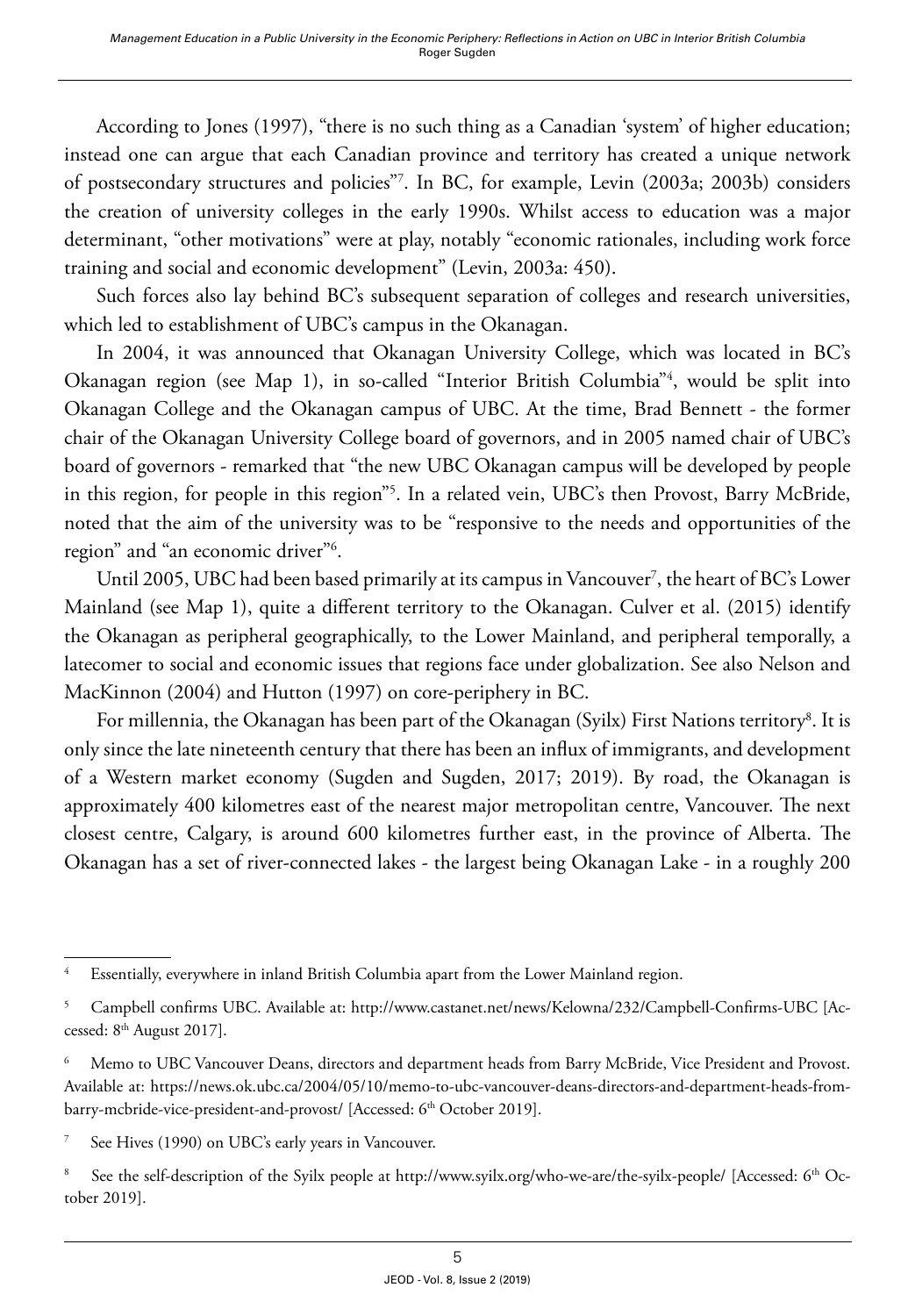kilometre north-south corridor<sup>9</sup>. The region is bordered by mountains to the east and west. The total population in 2016 was a little over 360,000, under 8% of BC's total population, which in turn was approximately 14% of Canada's total population, nearly 35.2 million<sup>10</sup>. In contrast, in 2016 Greater Vancouver's population exceeded 2.5 million, over 50% of the BC total. Over half of the Okanagan's total population was in the Central Okanagan regional district, where the principal city is Kelowna, population over 125,000 and the site of UBC's Okanagan campus<sup>11</sup>. Between 2011 and 2016, Kelowna was the fastest growing city in BC, and the sixth fastest in Canada<sup>12</sup>.

| Industry                              | Employment |  |
|---------------------------------------|------------|--|
| All industries                        | 248.3      |  |
| Agriculture                           | 5.5        |  |
| Forestry, fishing, mining oil and gas | 10.8       |  |
| Utilities                             | 2.5        |  |
| Construction                          | 24.3       |  |
| Manufacturing                         | 18.0       |  |
| Services                              | 187.1      |  |

**Table 1. Annual employment of people 15 years and over in the Thompson/Okanagan development region\*, by industry (2016, thousands)**

\* "The Thompson-Okanagan economic region is located in the interior of the province. It stretches from Princeton in the west to Golden and the Alberta border in the east, to Osoyoos and the Washington state border in the south. Kelowna and Kamloops are the largest cities in the region". Available at: [https://www.workbc.ca/Labour-Market-Information/](https://www.workbc.ca/Labour-Market-Information/Regional-Profiles/Thompson-Okanagan) [Regional-Profiles/Thompson-Okanagan](https://www.workbc.ca/Labour-Market-Information/Regional-Profiles/Thompson-Okanagan) [Accessed: 20th October 2019].

*Source*: data from the BC government. Available at: http://www2.gov.bc.ca/gov/content/data/statistics/business-industrytrade/number-of-businesses-and-employment-by-industry [Accessed:17<sup>th</sup> August 2017].

The Okanagan tends to be seen as essentially agricultural, although Kelowna urbanized very rapidly as soon as it was established (Sugden and Sugden, 2017). By 2016, of the near 250,000 people employed

<sup>9</sup> Invest Kelowna (2015) *Okanagan Valley Economic Profile 2015*. Available at: [https://www.westkelownacity.ca/en/](https://www.westkelownacity.ca/en/building-business-and-development/resources/Documents/OVEDS-Economic-Profile.pdf) [building-business-and-development/resources/Documents/OVEDS-Economic-Profile.pdf](https://www.westkelownacity.ca/en/building-business-and-development/resources/Documents/OVEDS-Economic-Profile.pdf) [Accessed: 30<sup>th</sup> December 2019].

<sup>&</sup>lt;sup>10</sup> Statistics Canada. Available at: https://www12.statcan.gc.ca/census-recensement/2016/rt-td/population-eng.cfm [Accessed: 13<sup>th</sup> October 2019].

<sup>11</sup> BC government data. Available at: [http://www2.gov.bc.ca/gov/content/data/statistics/people-population-communi](http://www2.gov.bc.ca/gov/content/data/statistics/people-population-community/population/population-estimates)[ty/population/population-estimates](http://www2.gov.bc.ca/gov/content/data/statistics/people-population-community/population/population-estimates) [Accessed: 17<sup>th</sup> August 2017].

<sup>&</sup>lt;sup>12</sup> Statistics Canada. Available at: http://www.statcan.gc.ca/daily-quotidien/170208/t003a-eng.htm [Accessed:17<sup>th</sup> August 2017].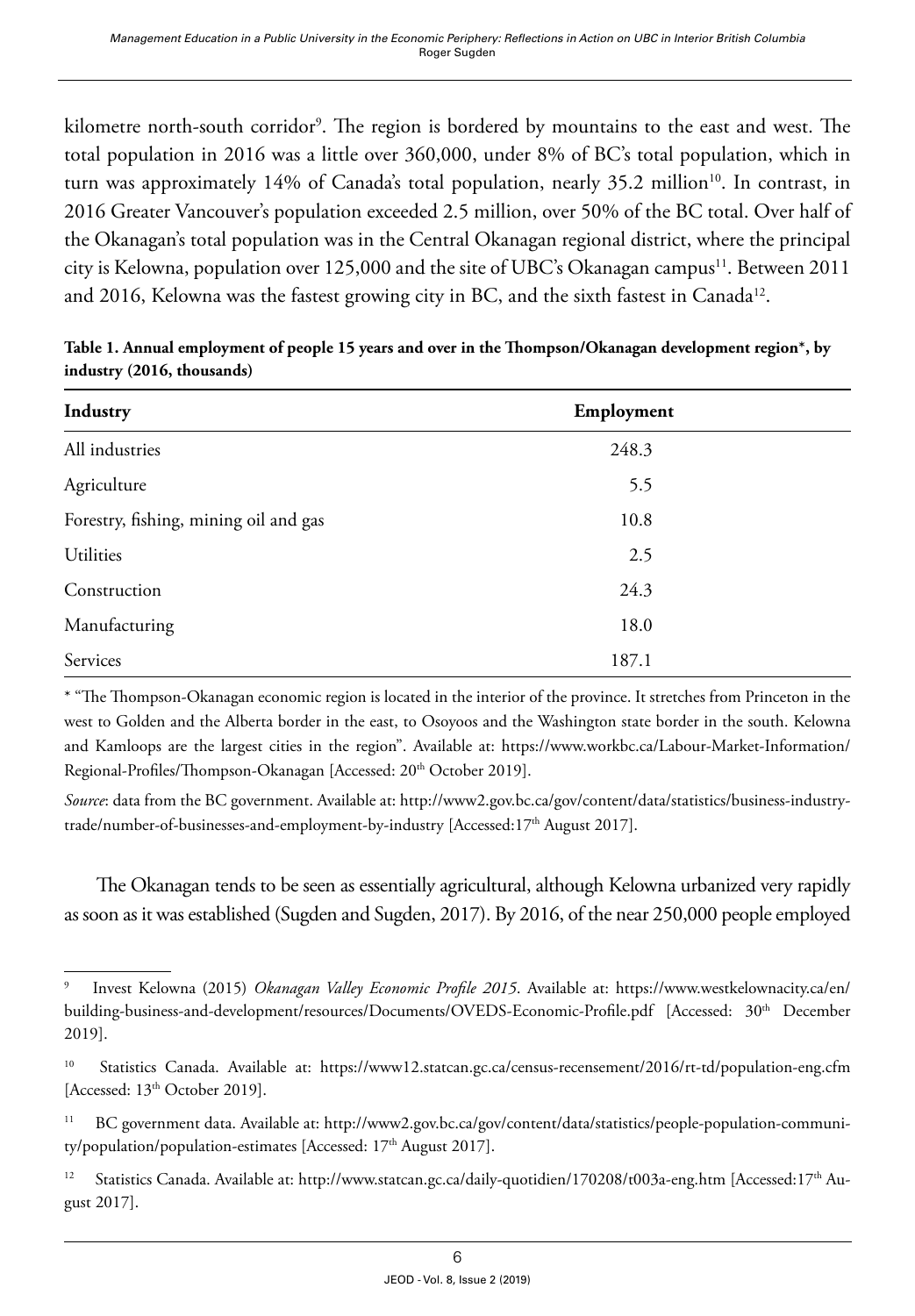in the Thompson/Okanagan development region, only 2.2% were in agriculture, including a globally emerging wine sector, compared to nearly double that percentage in forestry, fishing, mining, oil and gas, 7.2% in manufacturing, 9.8% in construction, and 75.4% in services (see Table 1)<sup>13</sup>.

Businesses in the Okanagan are almost always very small, rarely large. 71,710 (over 80%) of the 87,433 businesses in the Okanagan in 2016 had no employees, and only 547 (less than 1%) had 50 or more employees (see Table 2).

|                                               | Total<br>businesses | <b>Businesses</b><br>with no<br>employees | <b>Businesses</b><br>with<br>employees | <b>Businesses</b><br>with 1-19<br>employees | <b>Businesses</b><br>with 20-49<br>employees | <b>Businesses</b><br>with 50<br>or more<br>employees |
|-----------------------------------------------|---------------------|-------------------------------------------|----------------------------------------|---------------------------------------------|----------------------------------------------|------------------------------------------------------|
| BC                                            | 1,092,744           | 896,764                                   | 195,980                                | 173,172                                     | 14,885                                       | 7,923                                                |
| Thompson/<br>Okanagan<br>development region   | 125,026             | 101,645                                   | 23,381                                 | 20,638                                      | 1,882                                        | 861                                                  |
| Okanagan <sup>*</sup>                         | 87,433              | 71,710                                    | 15,723                                 | 13,951                                      | 1,225                                        | 547                                                  |
| Mainland/Southwest<br>development region      | 676,290             | 556,505                                   | 119,785                                | 105,728                                     | 8,995                                        | 5,062                                                |
| <b>Greater Vancouver</b><br>regional district | 595,031             | 489,336                                   | 105,695                                | 93,156                                      | 7,984                                        | 4,555                                                |

\* For the purposes of this Table, the Okanagan is defined as the sum of three regional districts, Central Okanagan, North Okanagan, and Okanagan-Similkameen.

*Source*: data from the BC government. Available at: http://www2.gov.bc.ca/gov/content/data/statistics/business-industrytrade/number-of-businesses-and-employment-by-industry [Accessed: 11<sup>th</sup> August 2017].

In BC as a whole, there were 7,923 businesses with 50 or more employees, of which 4,555 (57%) were in Greater Vancouver. For the Canadian federal government, enterprises with less than 100 employees are small, and only enterprises with at least 500 employees are large (Finlayson, 2013). In June 2017, the four Census Metropolitan Areas in BC (Abbotsford-Mission, Kelowna, Vancouver, and Victoria) accounted for 281 of the 2,556 enterprises in Canada with 500 or more employees. 241 of those were in Vancouver, only 8 in Kelowna (see Table 3).

<sup>&</sup>lt;sup>13</sup> The Thompson/Okanagan development region comprises five regional districts: Central Okanagan, North Okanagan, Okanagan-Similkameen, Columbia-Shuswap, and Thompson-Nicola. In 2016, the Okanagan – i.e. the Central Okanagan, North Okanagan and Okanagan-Similkameen regional districts – accounted for about two-thirds of the total Thompson/Okanagan population. BC government data. Available at: http://www2.gov.bc.ca/gov/content/data/statistics/ people-population-community/population/population-estimates [Accessed: 17<sup>th</sup> August 2017].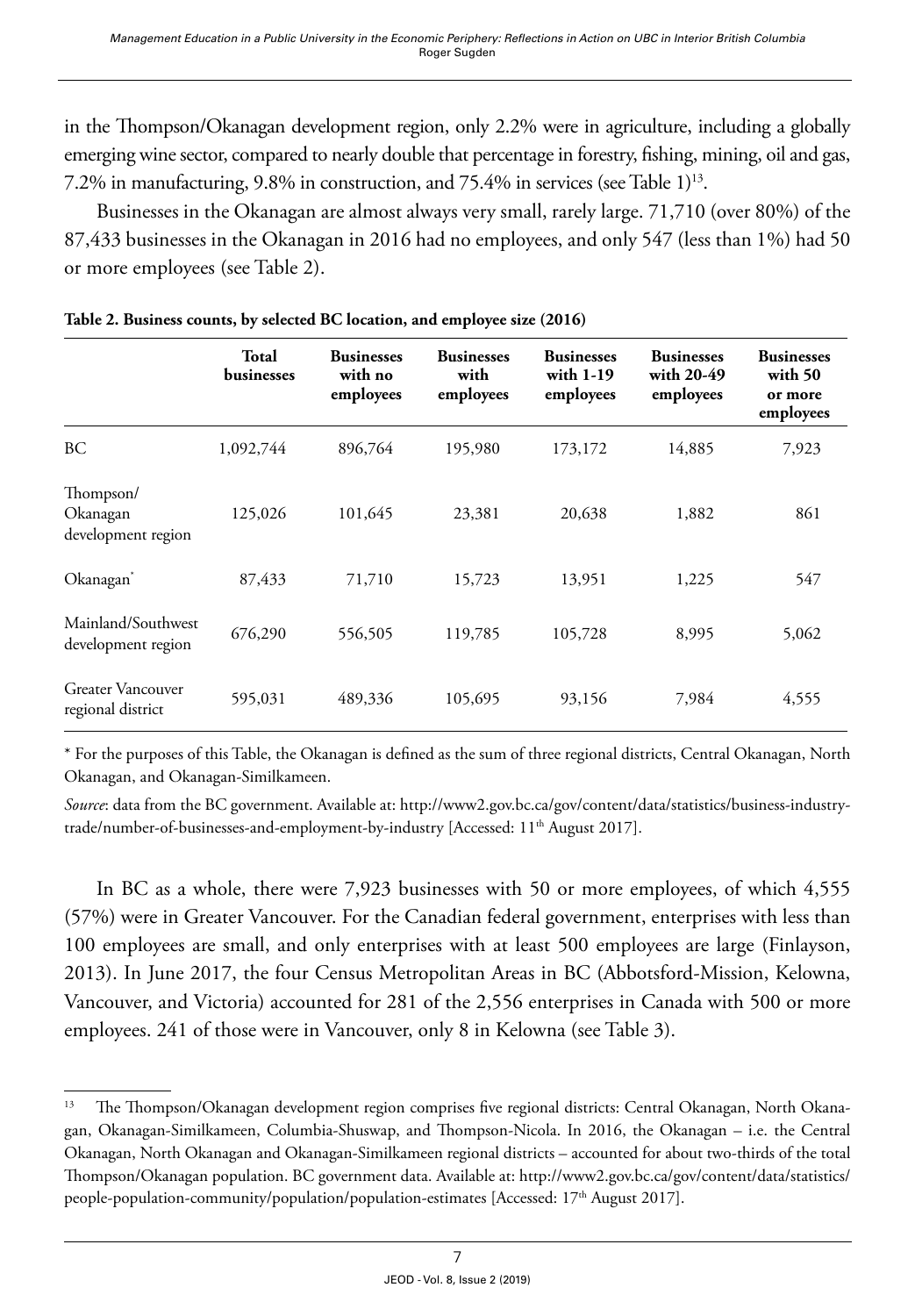|                      | Without employees | Up to 99 employees | 100-499 employees | 500 or more<br>employees |
|----------------------|-------------------|--------------------|-------------------|--------------------------|
| All CMAs             | 1,812,731         | 757,826            | 12,006            | 2,556                    |
| Montreal             | 299,862           | 110,303            | 1,858             | 355                      |
| Ottawa-Gatineau      | 79,447            | 31,069             | 470               | 78                       |
| Toronto              | 528,887           | 212,632            | 3,400             | 884                      |
| Calgary              | 125,456           | 51,237             | 721               | 177                      |
| Edmonton             | 93,614            | 45,114             | 678               | 118                      |
| Kelowna              | 17,360            | 7,438              | 74                | 8                        |
| Abbotsford - Mission | 13,318            | 6,192              | 80                | 7                        |
| Vancouver            | 220,372           | 94,981             | 1,369             | 241                      |
| Victoria             | 27,967            | 12,008             | 129               | 25                       |

| Table 3. Total number of enterprises', by selected Census Metropolitan Area (CMA) and employment size (June 2017) |  |  |  |  |
|-------------------------------------------------------------------------------------------------------------------|--|--|--|--|
|-------------------------------------------------------------------------------------------------------------------|--|--|--|--|

\* "An enterprise is the legal operating entity at the top of the operating structure. There is only one enterprise per operating structure. It is associated with a complete set of financial statements". Available at: [https://www.statcan.gc.ca/](https://www.statcan.gc.ca/eng/statistical-programs/document/1105_D16_T9_V1) [eng/statistical-programs/document/1105\\_D16\\_T9\\_V1](https://www.statcan.gc.ca/eng/statistical-programs/document/1105_D16_T9_V1) [Accessed: 26<sup>th</sup> December 2019].

*Source*: Statistics Canada, Business Register Tabulations, June 2017. Reproduced and distributed on an "as is" basis with the permission of Statistics Canada.

Those 8 were in agriculture, forestry, fishing and hunting; transportation and warehousing; management of companies and enterprises; educational services; accommodation and food services; and public administration (see Table 4).

The data for establishments tells a similar story. Kelowna had 10 with at least 500 employees, compared to 223 in Vancouver and 2,529 in all of Canada (see Table 5).

Consider also the federal data on corporate head offices, defined to "include establishments and locations primarily engaged in providing general management and/or administrative support services to affiliated establishments. Their activities include corporate functions, such as strategic organizational planning, communications, tax planning, legal services, marketing, finance, human resource management and information technology services"<sup>14</sup>. As shown by the annual survey conducted by Statistics Canada, head offices tend to concentrate in major metropolitan centres. For example, 90% of head office employment in Canada in 2015 was concentrated in four provinces:

<sup>14</sup> Statistics Canada Annual Head Office Survey 2015. Available at: [http://www.statcan.gc.ca/daily-quotidien/170313/](http://www.statcan.gc.ca/daily-quotidien/170313/dq170313a-eng.pdf) [dq170313a-eng.pdf](http://www.statcan.gc.ca/daily-quotidien/170313/dq170313a-eng.pdf) [Accessed:16th August 2017].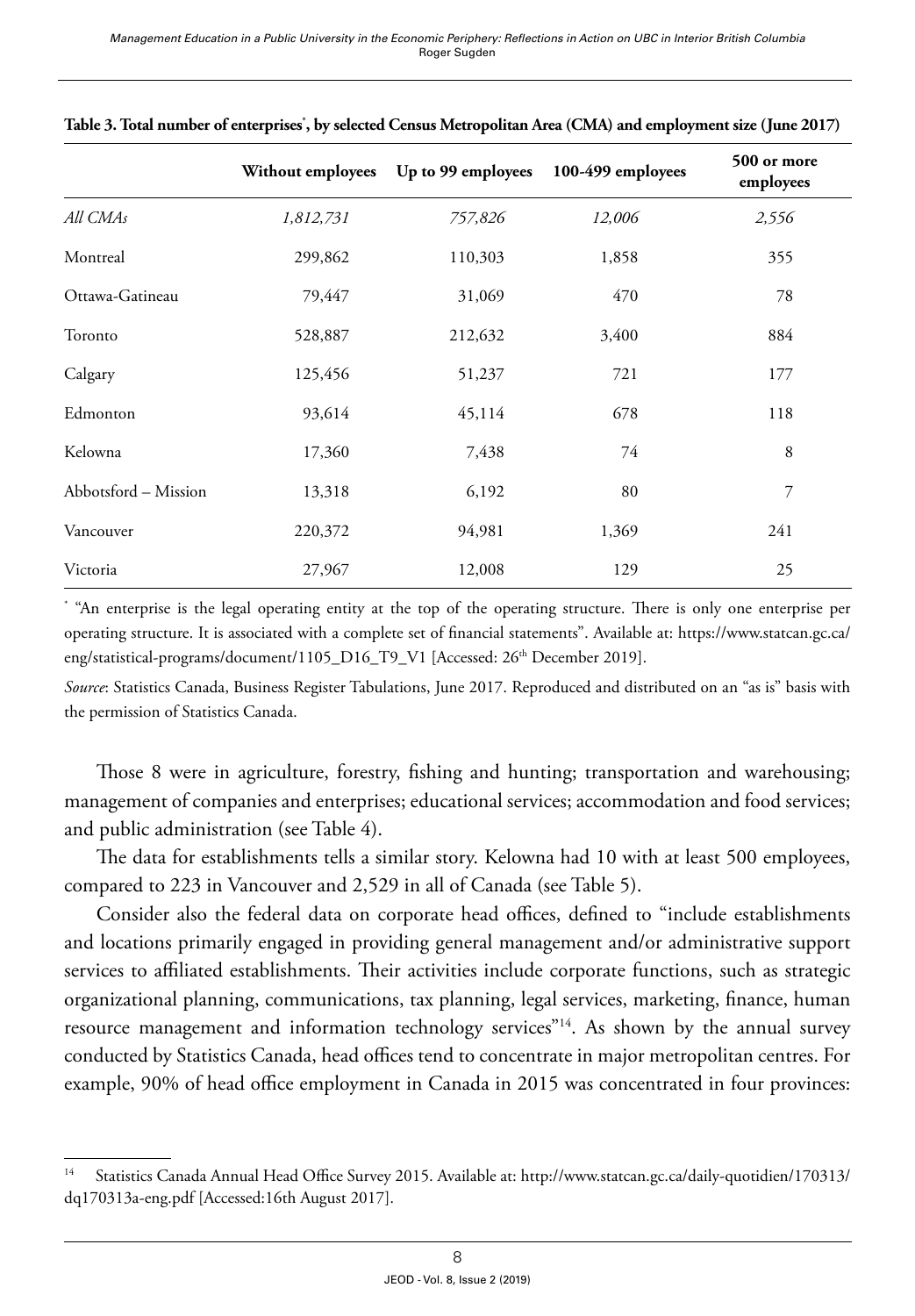Ontario (42%), Quebec (23%), Alberta (18%) and BC (8%)<sup>15</sup>. 84% of head office employment and over two-thirds of head offices were in eight Census Metropolitan Areas: Calgary, Edmonton, Montréal, Ottawa–Gatineau, Québec, Toronto, Winnipeg, and Vancouver<sup>16</sup>. The Okanagan has, at most, extremely few head offices.

| NAICS 2 digit classification               | <b>Enterprises</b> | <b>Establishments</b> |
|--------------------------------------------|--------------------|-----------------------|
| All industries                             | 8                  | 10                    |
| Agriculture, forestry, fishing and hunting |                    | 1                     |
| Wholesale trade                            | $\theta$           | 1                     |
| Retail trade                               | 0                  |                       |
| Transportation and warehousing             | 1                  | 1                     |
| Management of companies and enterprises    |                    | 2                     |
| <b>Educational services</b>                | 2                  | 2                     |
| Health care and social assistance          | $\Omega$           | 1                     |
| Accommodation and food services            | 1                  | 0                     |
| Public administration                      | 2                  |                       |

Table 4. Total number of enterprises and establishments<sup>\*</sup> with 500 or more employees, by North American Indus**try Classification System (NAICS), Kelowna CMA (June 2017)**

\* An "establishment is the production entity or the smallest grouping of production entities which: a. Produces a homogeneous set of goods or services; b. Does not cross provincial boundaries; and c. Provides data on the value of output together with the cost of principal intermediate inputs used along with the cost and quantity of labour resources used to produce the output." A "production entity is a physical unit where the business operations are carried out. It must have a civic address and dedicated labour". Available at: [https://www.statcan.gc.ca/eng/statistical-programs/document/1105\\_](https://www.statcan.gc.ca/eng/statistical-programs/document/1105_D16_T9_V1) [D16\\_T9\\_V1](https://www.statcan.gc.ca/eng/statistical-programs/document/1105_D16_T9_V1) [Accessed: 26<sup>th</sup> December 2019].

*Source:* Statistics Canada, Business Register Tabulations, June 2017. Reproduced and distributed on an "as is" basis with the permission of Statistics Canada.

<sup>15</sup> Canada is made up of 10 provinces and 3 territories.

<sup>16</sup> Statistics Canada Annual Head Office Survey 2015, *op*. *cit*..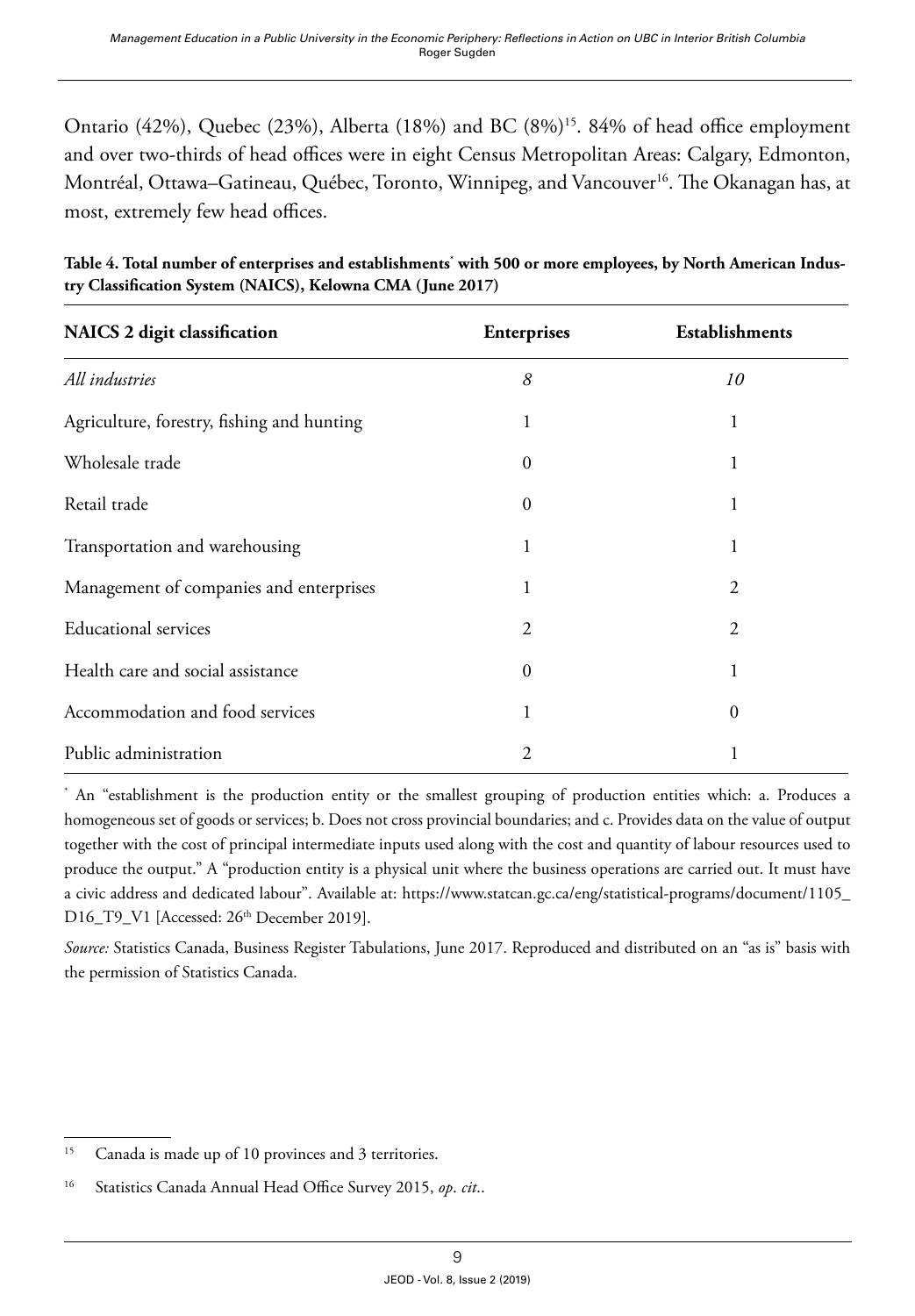|                      | Without<br>employees | Up to 99<br>employees | 100-499<br>employees | 500 or more<br>employees |
|----------------------|----------------------|-----------------------|----------------------|--------------------------|
| All CMAs             | 1,984,127            | 823,106               | 16,387               | 2,529                    |
| Montreal             | 330,283              | 118,108               | 2,452                | 358                      |
| Ottawa – Gatineau    | 88,713               | 34,145                | 726                  | 128                      |
| Toronto              | 574,082              | 225,098               | 4,452                | 741                      |
| Calgary              | 134,732              | 56,414                | 1,053                | 179                      |
| Edmonton             | 100,610              | 49,998                | 995                  | 151                      |
| Kelowna              | 19,114               | 8,115                 | 104                  | 10                       |
| Abbotsford - Mission | 14,363               | 6,638                 | 100                  | 5                        |
| Vancouver            | 240,841              | 101,827               | 1,705                | 223                      |
| Victoria             | 31,062               | 13,289                | 178                  | 27                       |

| Table 5. Total number of establishments, by selected Census Metropolitan Area (CMA) and employment size |  |
|---------------------------------------------------------------------------------------------------------|--|
| (June 2017)                                                                                             |  |

*Source*: Statistics Canada, Business Register Tabulations, June 2017. Reproduced and distributed on an "as is" basis with the permission of Statistics Canada.

### **3. Business education versus management education**

When UBC established the Okanagan campus it founded a new Faculty of Management. In keeping with the common practice that informally equates management and business education, it appears that from the outset there was a push in BC from an influential subset of community members who wanted the Okanagan's new Faculty of Management to give local students access to a UBC business education. There was likely also a presumption within UBC that business is an important subject area for a modern university, and one that the Okanagan campus needed to embrace.

In 2006, the first Okanagan campus academic plan identified a business-centric vision for the Faculty: "The Faculty of Management at UBC Okanagan aspires to provide leading edge business education and research to the Okanagan region. The Faculty strives to provide the knowledge and critical thinking skills and to promote the values of ethical and sustainable business to allow our students to become exceptional business leaders in the region, in British Columbia and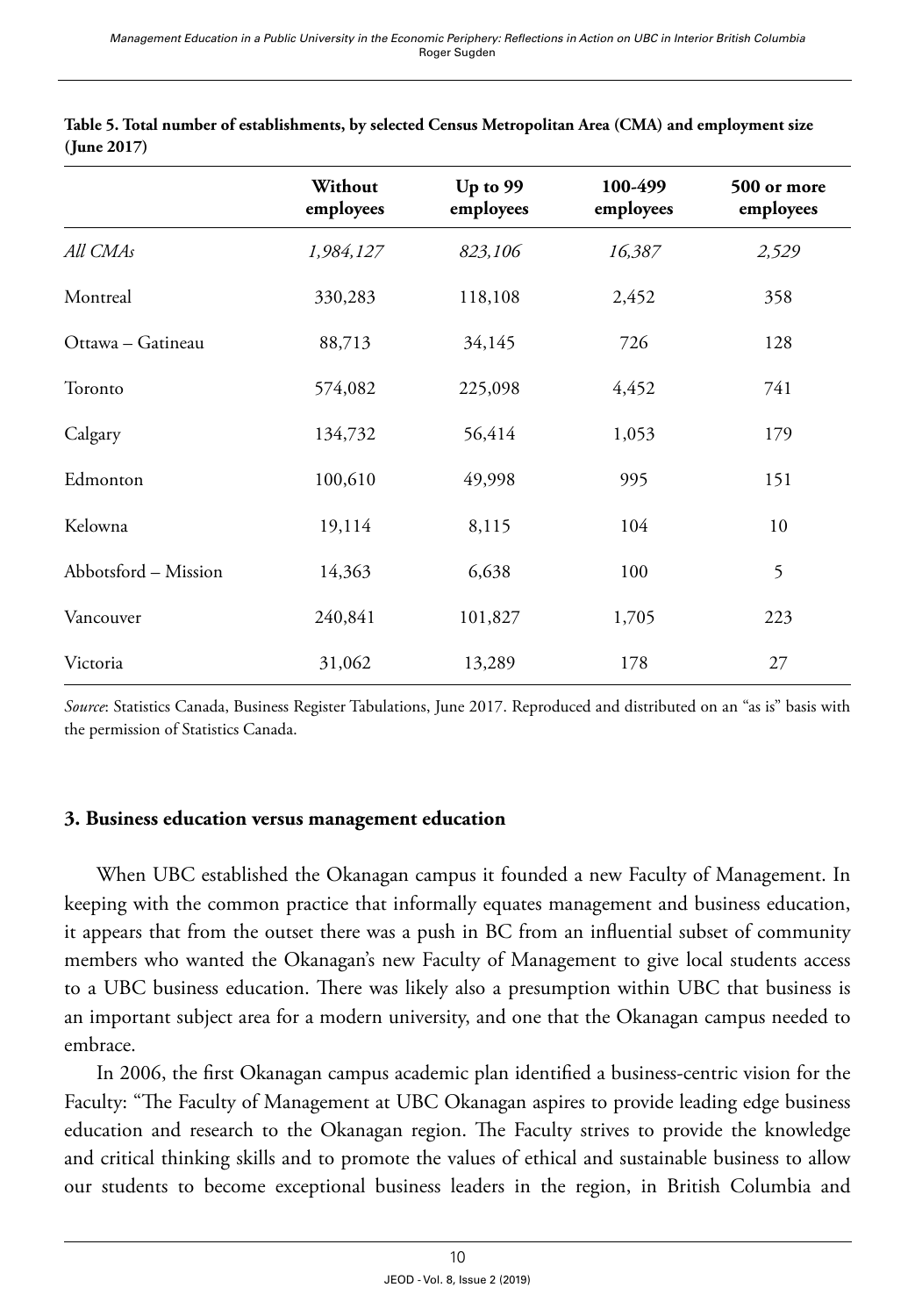internationally" (UBC Okanagan, 2006:20). In the early years of the Faculty, UBC's Sauder School of Business, based at the Vancouver campus, also had a direct influence; for a while in 2010, the two Faculties shared a Dean and were jointly governed. A significant minority of faculty in Management continue to advocate for UBC in the Okanagan to have a Sauder-like school.

In the context of UBC's aspiration for the Okanagan campus to be relevant locally and internationally – an aspiration that current UBC plans suggest is at least as pertinent today as when the campus was established (UBC Okanagan, 2014; UBC, 2018) - a focus on business as understood in many business schools is questionable and problematic, certainly restraining.

In part, the reasons are generic, unassociated with territories such as the Okanagan. In part, they have a geographic dimension, specifically concerning the economic periphery.

Business schools have been criticized for becoming "less and less relevant to practitioners" by over emphasising "a model of science that uses abstract financial and economic analysis, statistical multiple regressions, and laboratory psychology" (Bennis and O'Toole, 2005: 98). Dostaler and Tomberlin (2013: 116) conclude their literature review by observing "that the divide between business research and practice is widening and has negative impacts on business teaching at all levels". See also Alvesson and Spicer (2017: 105) on the prevailing power dynamics in typical business schools, yielding research articles "which are judged by an increasing number of academics to be pointless technical exercises which are uninteresting, make little in the way of real contribution and have no impact beyond a marginal amount on a small group of specialists".

Perhaps especially problematic, whereas "management" might encompass all of the diverse ways of organizing, managing and leading social and economic activity that can be observed or might be imagined<sup>17</sup>, "business" in Western business schools typically concentrates on a particular variant of free market economy and, in that context, on serving and promoting large, for-profit corporations. That argument has been made despite variety in business school form and activity, illustrated for the case of the UK by Williams (2010), more widely by the Association to Advance Collegiate Schools of Business (AACSB, 2011) in its analysis of globalisation, and more recently by Huzzard, Benner and Kärreman (2017: 12) in their comment that, despite similar forces being influential on business schools globally, "national context, political dynamics and strategic choice […] still matter".

On the typical free market focus, Currie, Knights and Starkey (2010) suggest that business schools actively promulgated the "recipe for disaster" that they see as the "neoliberal economic consensus that swept both developed and developing economies in the late 1990s and early 2000s". For Khurana (2007), market logic is especially influential in US education towards the end of the last century. See also Mintzberg (2005), and Huzzard, Benner and Kärreman (2017) on the "wholesale embrace of the market" (p. 10) by first US and then European business schools, and included in that "an increasing encroachment of corporate interests in research outputs" (p. 9). As for the tendency to focus essentially on large, for-profit businesses, Parker (2018: 110) argues

<sup>&</sup>lt;sup>17</sup> Compare Parker (2018), for whom the subject of management is tied, in practice, to corporate business.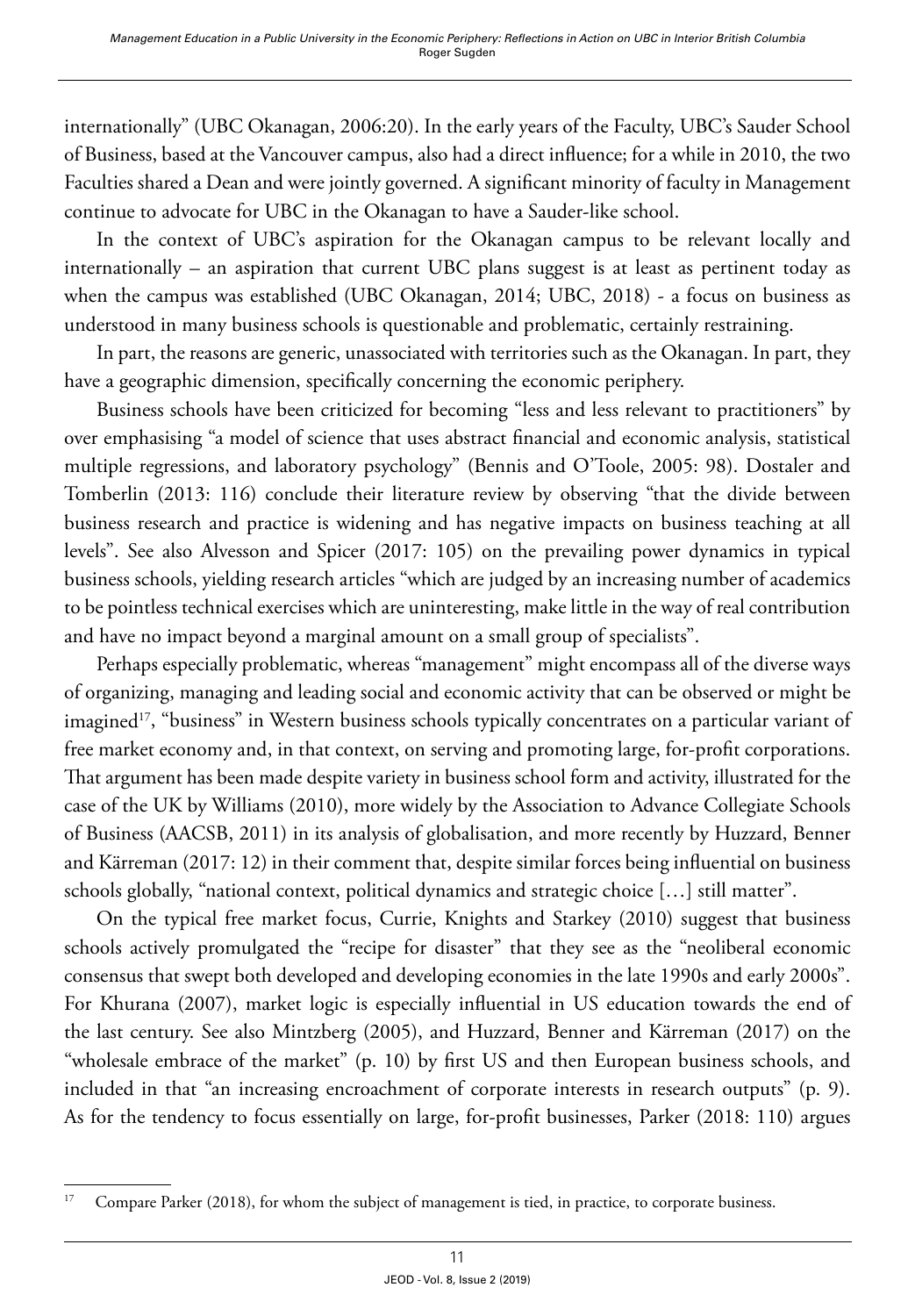that "the business school assumes capitalism, corporations and managers as the default form of organization, and everything else as history, anomaly, exception, alternative". See also McDonald (2017) on the close relationship between large corporate capitalism and business schools in the US, in particular the influence and failures of Harvard Business School.

Such a focus has significant drawbacks for a public university seeking relevance in the likes of the Okanagan.

Whilst large corporations operate in peripheral territories, at most they have relatively small branches or otherwise function through supply networks that comprise far smaller enterprises. Socio-economic activity in the periphery differs from what is perceived by many business schools to characterize major metropolitan centres that are home to a significant number of large branches of global corporations, and corporate headquarters.

In practice, managing any form of social and economic activity in the Okanagan typically warrants awareness of, and direct interaction with, not only for-profit large, small and medium sized enterprises, but also a diverse array of other actors, including: First Nations organizations, social enterprises, cooperatives, not-for-profits and voluntary organizations, community networks, community bodies, and sets of citizens more broadly. These actors differ in their objectives and cultures. Diverse organisations interconnect; to study and understand any one actor, it is important to inquire about relations amongst actors. The interconnectedness is associated with the region having relatively close-knit communities. Habitually, careful account needs to be taken of those communities, and their values. Economic activity is sometimes organized without reference to the market, and none of this is to mention the over-shadowing presence of municipal, provincial, and federal governments, the provincial post-secondary institutions, and the regional health authority, all of which feature prominently in many of the management challenges faced by people in the Okanagan.

Nor is it to mention that, notwithstanding observed practice, novel and innovative forms of organising, managing and leading might be imagined for the likes of the Okanagan. They could impact social and economic change. The possibility of such forms needs space in the research agendas, and teaching curricula, of universities.

Whilst the direct influence of large, for-profit corporations on socio-economic activity is undoubtedly relevant in the economic periphery, it is relatively less significant than in the core, as seen by typical business schools. To characterize in extreme form, the large corporations and the business schools that serve them have created their own, stylized world, but that is not the real world of the structure, resources and capabilities of remote and rural regions. It might be added that, in reality, the economic core comprises diverse people, communities and organizations that face similar management challenges to those in the periphery. They also experience diversity of organisational types, albeit perhaps with differences in the mix of types, and the reasons for the presence of types (see Buckingham, Pinch and Sunley (2012) on the geographic distribution of social enterprises across territories in the UK).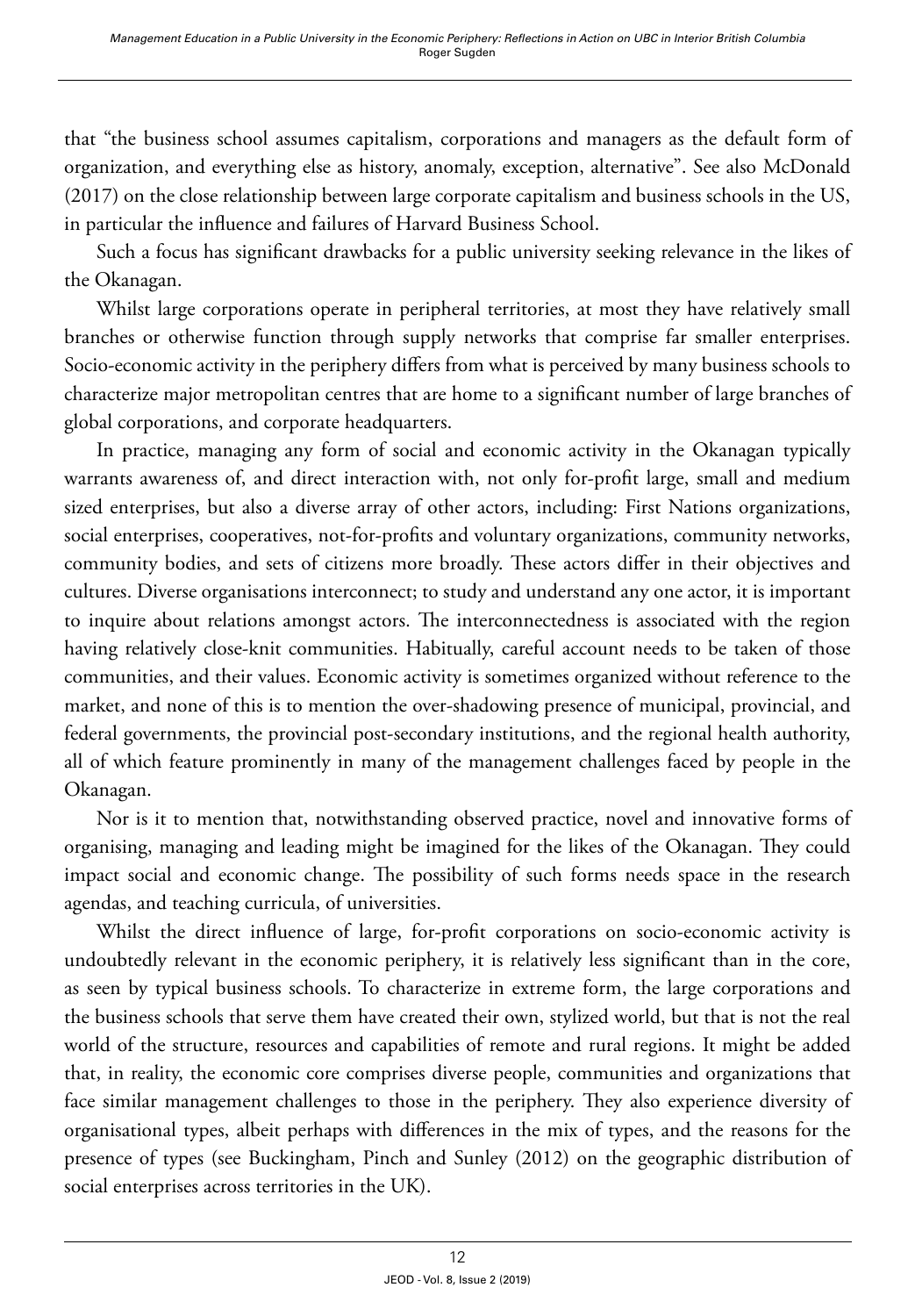## **4. Public interests in organisations and socio-economic processes**

Most tellingly, large corporations in free market economies are governed by private interests. They are hierarchical systems in which those determining the processes for creating and using knowledge, planning activities, making strategic choices and in a broad sense allocating resources, do so in pursuit of their private interests, regardless of the agreement or resistance of publics (Branston, Cowling and Sugden, 2006; Sacchetti and Sugden, 2010). It follows that a business school serving the needs of such corporations would likely also pursue private interests; Pfeffer and Fong (2004: 1503) suggest that, in practice, that is exactly what has happened. Things might have been different if business schools had been "connected to but also somewhat apart from business and other organizations, providing objective research and critical consideration of business, business practices, and their effects on people and society in an effort to serve not only business but also broader social interests and concerns". As it is, "general public interest" has not been advanced by traditional business schools.

For a university concerned with the public, that outcome is a strategic failure (Cowling and Sugden, 1999)<sup>18</sup>.

One response to the failure is to centre management education on the study of public interests, not only as regards large corporations and neoliberal market economies but also other organisational types and socio-economic processes<sup>19</sup>. As Parker  $(2018: 112)$  argues, organising is ubiquitous, and varied: "there are lots of different forms of organising, and they all articulate different assumptions about hierarchy, economic exchange, tenure, boundaries and so on. Furthermore, they might be informed by anarchism, socialism, feminism, localism, libertarianism, environmentalism and whatever other complex politics human beings bring to bear on their lives".

The study of public interests needs to be addressed without recourse to a narrow business school mind-set. Social enterprises, for example, can take various forms, influenced not only by market logics but also social care logics (Pinch and Sunley, 2015, drawing on Dunn and Jones, 2010). Space in research agendas, and teaching curricula, to think about new forms of enterprise in terms of public interests is also essential. In part, because a new form imagined within the university might be directly adopted in practice. In part, because universities and their faculties through their

<sup>&</sup>lt;sup>18</sup> A strategic failure is "a failure to determine the strategic direction of production, and thereby to determine the evolution of an economy, in the broader interest - in the interest of the community at large" (Cowling and Sugden, 1999: 361).

<sup>&</sup>lt;sup>19</sup> Ferlie, McGivern and De Moraes (2010) suggest that the label management rather than business may be more suited to a school concerned with public interest. Consider also Mintzberg (2005: 7). He uses the term business school to depict what actually is, typically, and the term management school to depict what "could be". For him, "the role of the *management* school is management development to promote organisation development to attain social development. In other words, *how* we serve our purpose is by developing better managers to improve organisations. *Why* we do this is to create a better society" (p. 379).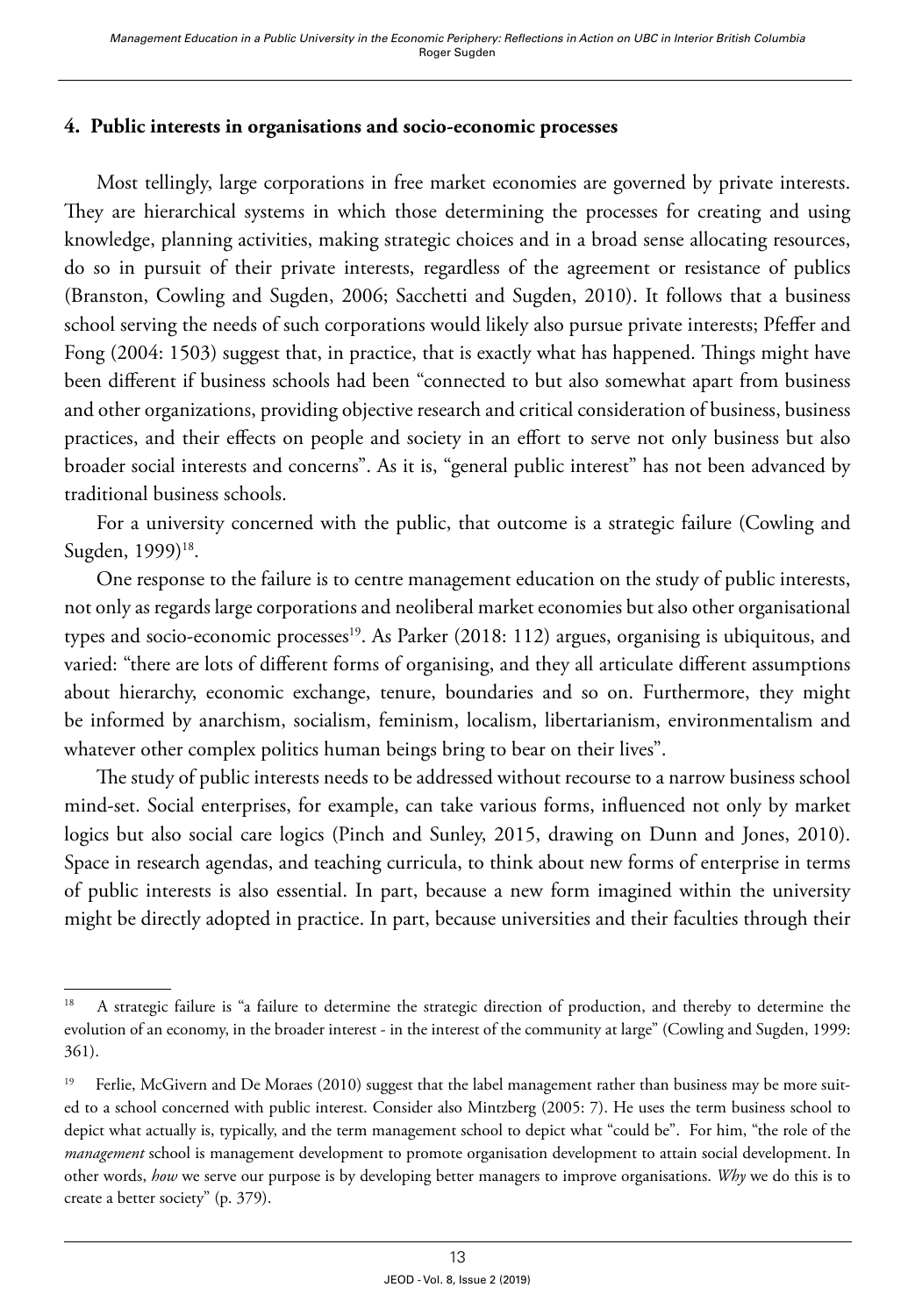research and teaching contribute to, and help to shape, institutional contexts that are territorial and time dependent<sup>20</sup>. Those contexts could give rise to newly imagined forms of enterprise that can impact public interests (Pinch and Sunley, 2015).

A notable hurdle is that, as a concept, *public interest* tends to be treated loosely. In their argument for a public interest management school, Ferlie, McGivern and De Moraes (2010: sS65-sS66) criticize Rynes and Shapiro (2005) for having no definition of public interest. They build on Pfeffer and Fong (2004) to advance the argument, but do not get far. They merely stress the need to avoid becoming "overdependent on corporations or individual donors for key resources", and to go beyond "narrow business issues". An objective is to embrace not only "reflective business practitioners" but also "other constituencies" Ferlie, McGivern and De Moraes assert that the broader issues "are likely not to take the form of localized or immediate questions or be solely focused on short-term profit maximization or performance improvement"<sup>21</sup>.

Increased clarity and depth is provided by the application of Dewey's analysis. For Dewey (1927), the consequences of an act might significantly affect not only those directly carrying out the act but also others. The impact felt by a direct participant confers a "private interest" <sup>22</sup>. In contrast, a public interest is "a shared concern" amongst a set of people - a public - who are not directly undertaking the act (Dewey, 1927; Long, 1990: 171). Because an act might give rise to more than one shared concern, it might be associated with more than one public, each with its own interest, which might or might not conflict (Dewey, 1927).

Consider the consequences of a strategic choice to establish a new production facility in the Okanagan. One public might be Okanagan First Nations people who have not ceded their territory to settlers and who see their rights overrun again as a consequence of the choice. Another might be the residents who live near the new facility, sharing an interest in the consequences for environmental pollution. Perhaps another, Okanagan parents wondering whether their children might be able to work and live locally; and another, people in the neighbouring Kootenay region (see Map 1) who would appreciate the employment opportunities the new facility offers. If the facility is established as a for-profit organisation, a public might be the set of shareholders who have no control but who are interested in their financial return. If it is a social enterprise committed to the employment of homeless people, a public with an interest in the facility might be the currently unemployed, homeless population; those who might have been employed had the organisation been established as a for-profit; people who fear the homeless as neighbours; and those who support the meeting of

<sup>&</sup>lt;sup>20</sup> Drawing on Pinch and Sunley (2015: 304): "institutions are generally understood as systems of rules that structure social interactions, including both formal rules and informal conventions and norms […]. Organisations may be conceived as formal expressions of these institutions […]. Institutionalisation refers to the processes through which particular values and behaviours become embedded within an institution and its organisational manifestations".

<sup>&</sup>lt;sup>21</sup> The term public has also been treated loosely in universities; see Guzmán-Valenzuela (2016) for a discussion of different uses.

<sup>&</sup>lt;sup>22</sup> Where there is more than one direct participant, each has a private interest, which might or might not conflict.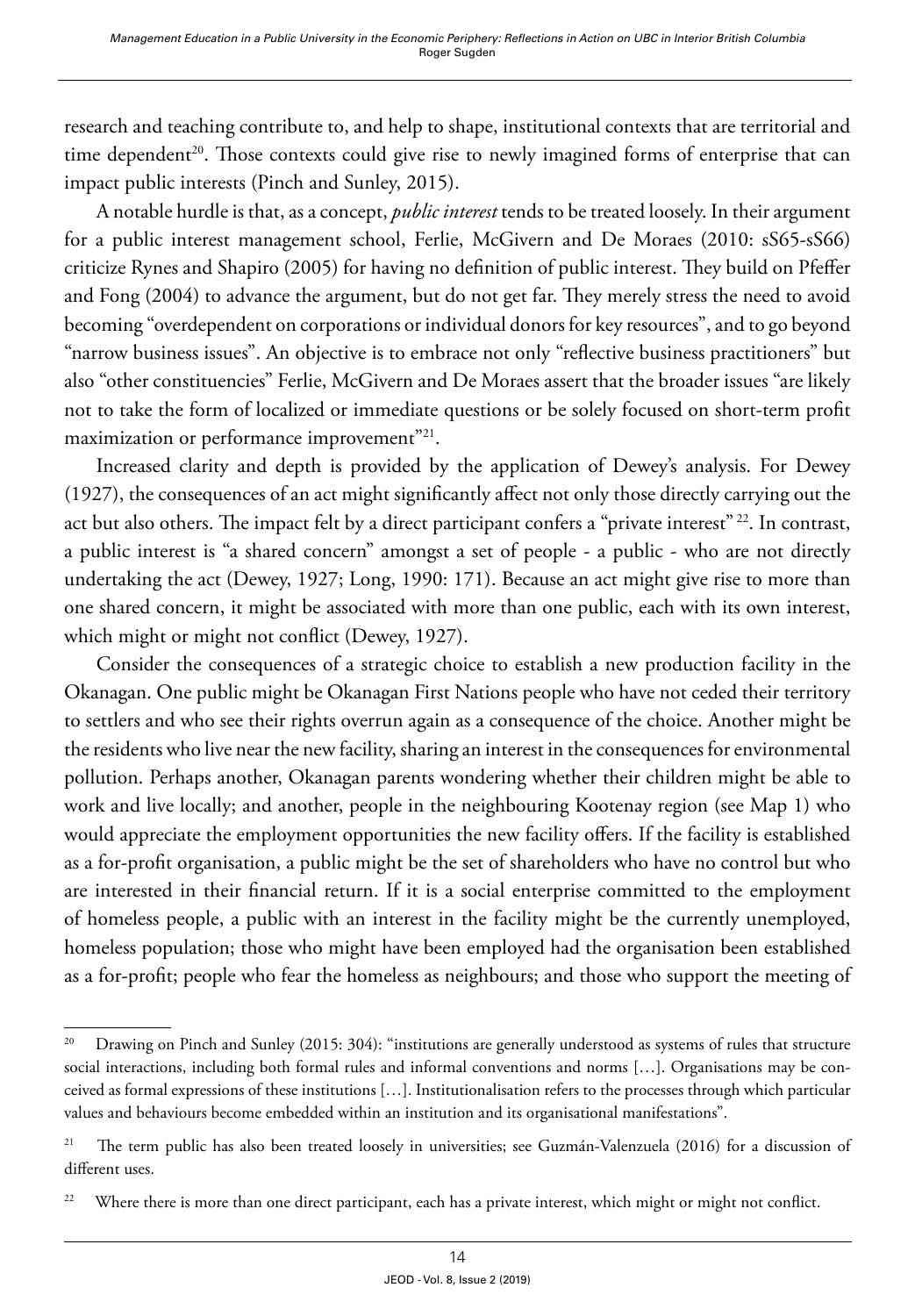social needs and the fostering of social cohesion. The precise set of publics would also vary according to any changing mix of social care logics and market logics in the strategy and operation of the facility (Pinch and Sunley, 2015): the homeless might make up a public interested in favouring social care logics, whereas a group of investors might be a public supporting market logics.

*All people* who are not direct participants in the decision to establish a new production facility but who share a significant concern with its consequences, are members of a public, and *all publics* should matter to a university focused on public interests.

## **5. Public interests in management education**

A richer approach to the failure of business schools to address publics is to go beyond the study of public interest in organisational types and socio-economic processes, to explore directly the public interest in management education. The education that is offered in practice could then be centred on the findings; they could be used as a foundation and departure point, albeit in the context of Collini's (2017: 156) idea that a university is "a partly-protected space in which the search for deeper and wider understanding takes precedence over all more immediate goals", and bearing in mind that everything in academia is contestable (Mooken and Sugden, 2014).

A challenge is that what is meant by "the public interest in management education" is poorly understood, because understanding and serving the public interest is not on the agenda of the typical business school, and the concept of "public interest" is loosely treated. It is also because universities tend to adopt the essence of the large, for-profit corporate way of organising as a model for their own practice (Sugden,  $2004)^{23}$ .

Winter (2009: 123) writes of "business-like arrangements" in which "managerialism and its associated ideologies, values and interests reshaped the nature of universities, making them into producers of commodities that consumers (students) may choose to demand depending on their competing preferences and the institution's perceived brand image". For Docherty (2011: 52), "in the marketized consumerist model of education, the relation of the student to knowledge is cheapened to the point of utter falsification: there exists a body of knowledge; the student pays to get it; and I, as teacher, reach back into the store and provide it". See also Biesta (2013), who comments on the rise of the so-called global university, primarily focused on adjusting to private rather than public interests, with adverse consequences for the prioritisation of teaching. Huzzard, Benner and Kärreman (2017: 6) stress styles of managing, leading, and strategizing "along lines similar to those of firms and companies"; branding and financialization; and rankings based on competitive capability in markets for goods and services.

<sup>&</sup>lt;sup>23</sup> Business schools are at the forefront of universities embracing corporate characteristics (Huzzard, Benner and Kärreman, 2017).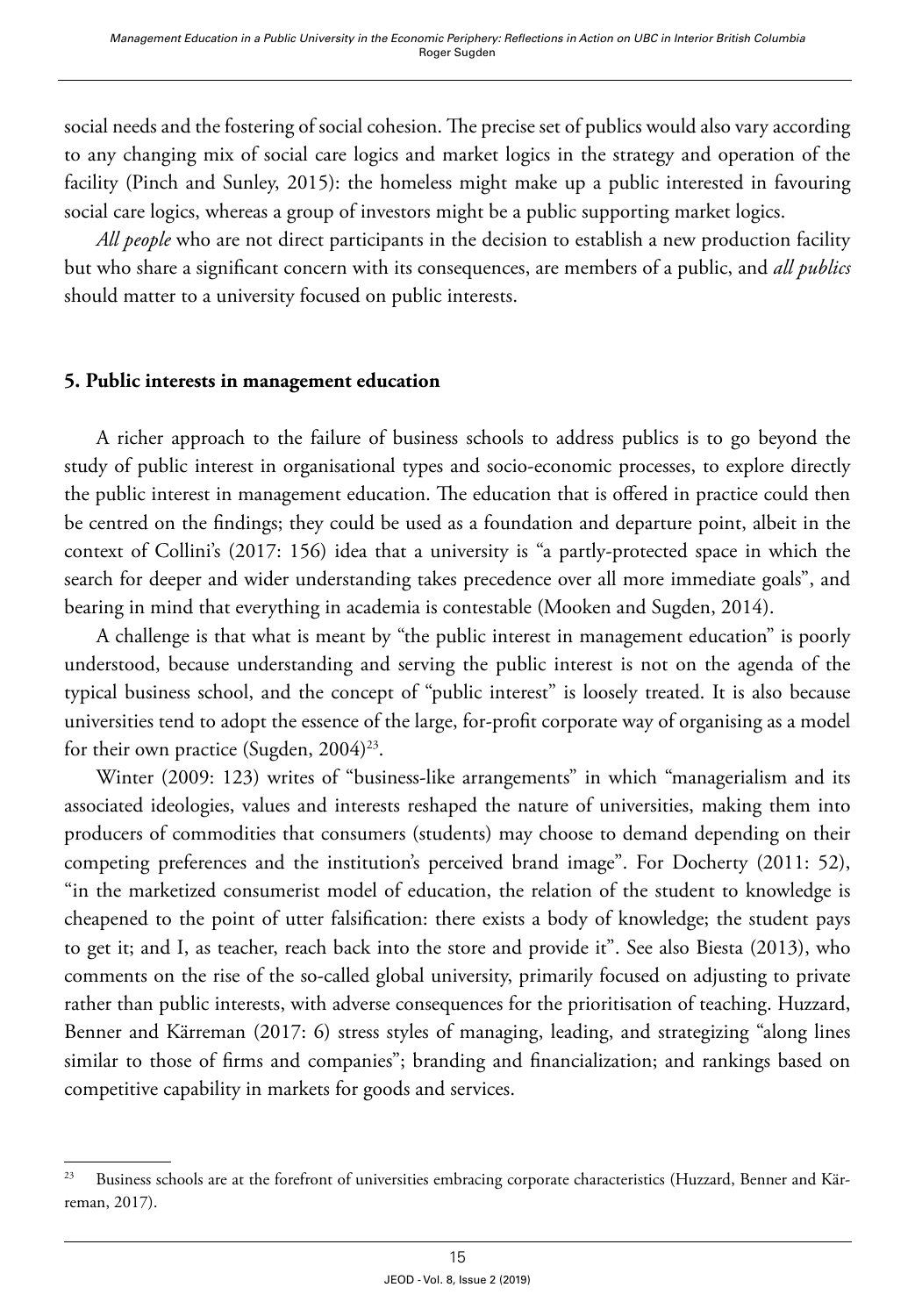As for the Canadian experience, Pennock et al. (2016) study university senates, and present evidence that the effects of corporatisation are a concern for senators. On UBC, Walker (2008) addresses the early twenty first century - precisely the time that UBC established its Okanagan campus. She argues that "UBC's commitment to the social good is compromised […] in the attempt to satisfy corporate demands" (p. 47). At the Okanagan campus, market conceptualisations are evidenced by budget models that tend to require increased market revenue as a necessary condition for innovation; and by the perception, for many faculty and administrators, that students are the university's "customers", and faculty the "clients" of university service departments.

In sum, with their neoliberal ways of organizing, managing and leading themselves, universities have typically not shown substantive concern with understanding public interest in education. Their neoliberal practices have contributed to, and helped to shape, a prevailing institutional context that stresses private interest.

To overcome this lack of concern and explore the interests of publics in management education by applying Deweyan analysis, a major difficulty must be met: people might not know that they have concerns about the consequences of management education and, even if they do, they might not know if those concerns are shared with others (Dewey, 1927; Branston, Rubini et al., 2006).

Dewey (1927: 317) sees publics as "amorphous and unarticulated". "Indirect, extensive, enduring and serious consequences of conjoint and interacting behaviour call a public into existence having a common interest in controlling […] consequences. But the machine age has so enormously expanded, multiplied, intensified and complicated the scope of the indirect consequences […] that the resultant public cannot identify and distinguish itself" (p. 314). If the machine age of the late nineteenth and early twentieth centuries affected the scope of indirect consequences, imagine the exponential alterations associated with the globalisation of the late twentieth and early twenty-first centuries.

The difficulty is illustrated by how the Okanagan campus has engaged with the wine industry. British Columbia is a globally emerging wine territory, the heart of which is the Okanagan, the location for over 50% of the territory's wineries<sup>24</sup>, and over 80% of its total vineyard acreage<sup>25</sup>. Since UBC established the Okanagan campus, it has deliberately aimed to impact the industry's development. From 2012, a group of colleagues at the Faculty of Management has led many of those efforts, a process explored by Mooken, Sugden and Valania (2018). They argue that, to begin with, the industry doubted that the university could have beneficial impacts, because of its experience: it was felt that UBC's Vancouver campus had been conducting wine related research that was presumably interesting to faculty, and perhaps some wine territories, but that was largely inaccessible and irrelevant to the Okanagan. Discussions between 2012 and 2014 revealed that participants in the industry were unaware that UBC could provide research and teaching that might have beneficial consequences for the industry, despite their experience thus far. They were not aware

<sup>&</sup>lt;sup>24</sup> Based on data collected by the Faculty of Management to create a mailing list of British Columbia wineries.

<sup>&</sup>lt;sup>25</sup> Available at: <http://www.winebc.com/discover-bc/okanagan-valley> [Accessed: 13<sup>th</sup> August 2016].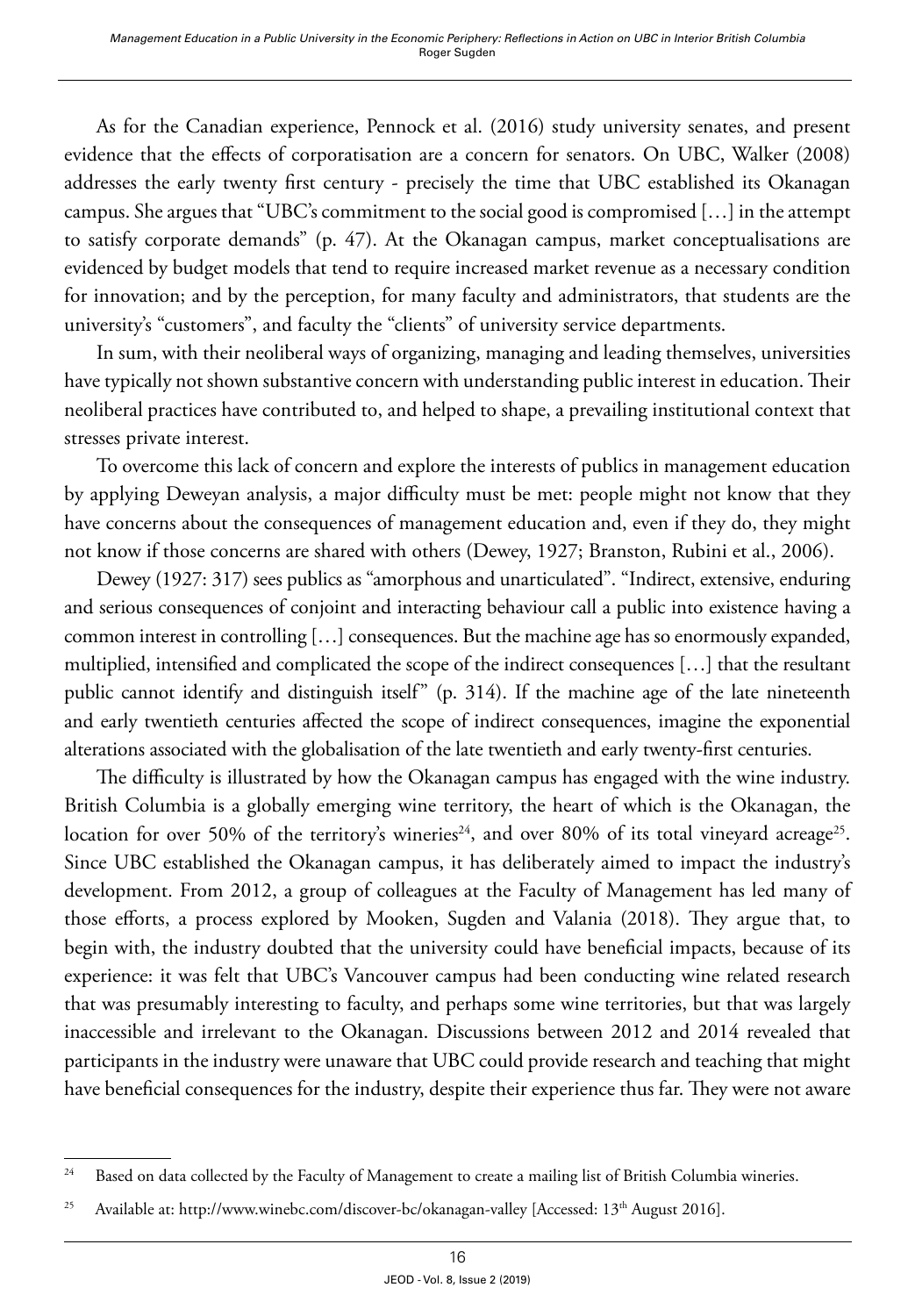that they were a public with an interest in the consequences of activities that UBC could undertake. According to Karlsen (2005), that is typical: industries tend not to understand how they might benefit from engagement with a university, particularly at the start of a relationship.

Discussions with industry also revealed that it had no mechanisms for participants to explore and identify their shared interests – no mechanisms to form publics – and, within UBC, it was recognised that there was little knowledge about how best to support the industry's development. "Time and space were needed for the industry and the university to get to know each other, and to build understanding of roles and contributions" (Mooken, Sugden and Valania, 2018: 136).

 UBC's response to the difficulty has been multi-faceted. First, allowance has been made for time and space to engage, evidenced by the university's patience in seeking concrete outcomes from the work, and the use of its cash and in-kind resources to support activities (including the hosting of educational forums, workshops, and public talks, and the publication and dissemination of reports on key challenges), despite the absence of revenue streams. Indeed, despite the absence of a market for the activities.

Second, industry challenges have been addressed, to demonstrate how the university might be able to support the industry, to enable potential publics to appreciate that they might have interests in management education. For example, in 2015 participants in the industry identified controversies about the labelling of "Cellared in Canada" wines, blends produced by the large corporations using grape juice from outside BC. The labelling was seen as a major barrier to BC's emergence as a globally recognised wine territory. The subject was divisive for the industry, too difficult for it to address without outside support. UBC was asked to help, a request that a year earlier would likely not have been made, because of industry perceptions at the time. That resulted in establishment of an industry task force that was coordinated by UBC, in partnership with KEDGE business school, Bordeaux. It focused on anomalous federal regulatory requirements<sup>26</sup>. The findings were discussed by the industry at the 2016 UBC Wine Leaders Forum<sup>27</sup>, then used as a basis for participants in the industry to collaborate on new policy proposals, lobby government and bring about change (Mooken, Sugden and Valania, 2018). Participants at the Wine Leaders Forum were shown that they have a common interest in the consequences of management education.

Third, to help the industry appreciate what its common interest might be, there have been systematic attempts to explain what a university like UBC actually does, and is not: what distinguishes UBC's involvement with the industry is "its particular focus on the organization of knowledge - the creation, acquisition, maintenance, dissemination, assimilation, application and (*inter alia*) mobilization of knowledge by [a university] whose prime reference point is the pursuit

<sup>&</sup>lt;sup>26</sup> UBC-KEDGE *Final Report and Recommendations of the Task Force on Labelling and Presentation*. Available at: http:// ubckedgewine.ca/wp-content/uploads/2016/labellingtaskforce\_report\_final.pdf. [Accessed: 9<sup>th</sup> January 2018].

<sup>&</sup>lt;sup>27</sup> First piloted in 2014, and initially organised in partnership between UBC and KEDGE, the UBC Wine Leaders Forum is now an annual retreat style activity for winery owners and principals to identify and address their strategic challenges (Mooken, Sugden and Valania, 2018).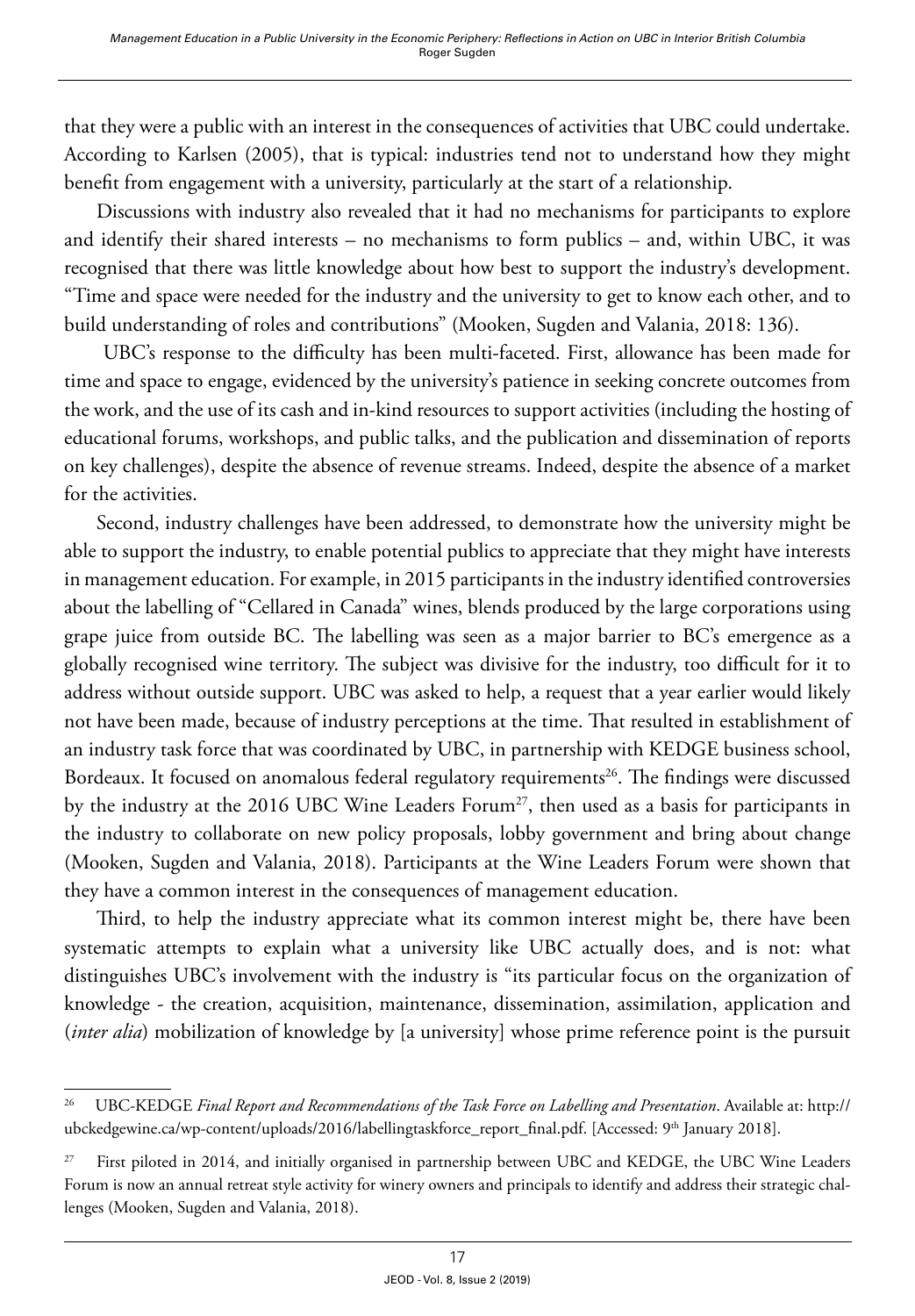of truth through reason and evidence" (Mooken, Sugden and Valania, 2018: 138); "universities are not supermarkets where winery owners can select and purchase knowledge" (Mooken, Sugden and Valania, 2018: 138, drawing on Isaksen and Karlsen, 2010; Malecki, 2009).

Fourth, there have been deliberate attempts to keep UBC's engagement with the wine industry open to organizations of every size. BC has approximately 300 wineries, 3 large and a few medium sized, the vast majority small (Mooken, Sugden and Valania, 2018). The industry has experienced tensions between large and small producers, for example about "Cellared in Canada", and UBC has come under pressure from large producers to engage with the industry solely on their agendas, despite wider interests. That pressure has been applied to the leadership of the Okanagan campus, and resisted. No set of producers should dominate the university agenda. The responsibility of the university is to all publics, which includes all sets of participants in the industry who share a significant concern with the consequences of management education.

It follows from these arguments that UBC also has a responsibility to publics out with the industry, and a fifth response to the difficulty of publics discovering themselves and their interests has been to draw attention to wider concerns. For example, since 2014 there have been discussions with the industry about the importance of identity to the territory's development. They resulted in a series of workshops hosted across the territory in 2017 and 2018, and publication of a freely available report entitled *BC Wine Territory Identity* (Buschert et al., 2018). The report highlights the need to think beyond the industry when exploring identity: "The culture and contribution of different groups of people living in the region need to be taken into consideration, and respected. That includes earlier and more recent immigrants, and most notably First Nations, points that were recognized in the workshops" (p. 19). There is a possibility, albeit likely a low probability, that people out with the industry who read such comments might be stimulated to explore their shared interests in UBC's wine management education.

## **6. A journey of inquiry**

The idea of stimulating exploration of shared interests is in line with Dewey's (1927) response to the difficulty facing publics. He saw a need for deliberative democratic debate, discussion and persuasion, and, in that context, emphasises "freedom of social inquiry and of distribution of its conclusions" (p. 339). With this in mind, and to go beyond the piecemeal efforts illustrated by how the Okanagan campus has thus far engaged with the wine industry, a possibility is to undertake a journey of inquiry (Mooken, 2015; Culver et al., 2015, relying on Dewey (1938; 1947) and Kauffman (1959), and exploring regional social and economic development in the Okanagan). Specifically, a journey of inquiry into what management education in a public university in the economic periphery should entail, bearing in mind the interests of publics in the consequences of such education. This suggestion is not particular to UBC's Faculty of Management in the Okanagan. It is more widely relevant.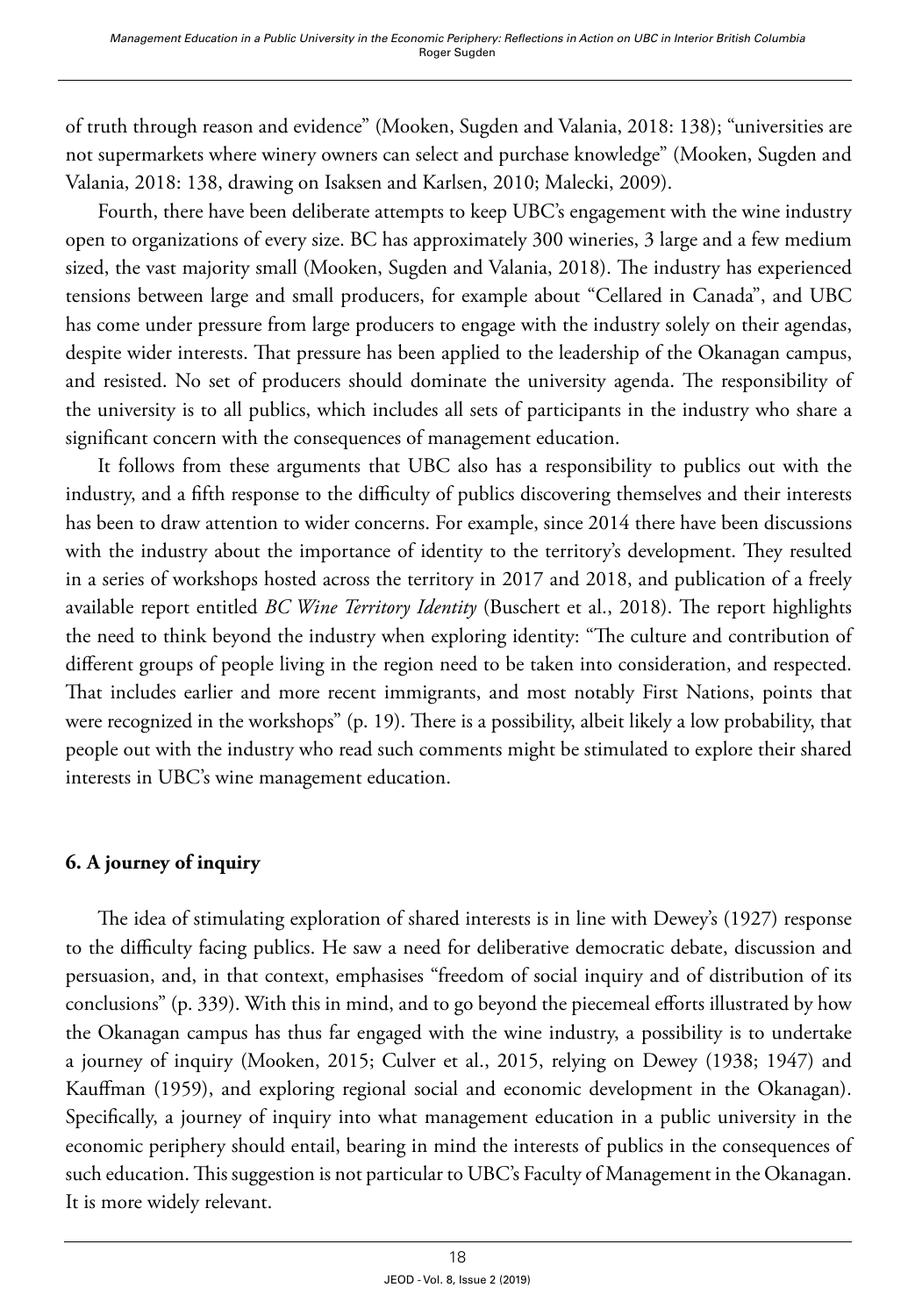A journey of inquiry has two defining features (Culver et al., 2015). First, both its direction, and the behaviour and action on the journey, are not predetermined. Instead, they are chosen. Second, the choices are based on the pursuit of truth using reason and evidence, informed by sensibility.

The explicit avoidance of pre-determined outcomes is to enable the inquiry to identify and explore all imaginable possibilities. Dewey (1938) sees inquiry as an organic process in which there is ongoing change, including in the subject matter being inquired about. He warns against being "so controlled by a conceptual framework fixed in advance that the very things which are genuinely decisive in the problem in hand and its solution, are completely overlooked" (p. 70). There are twists and turns in a journey of inquiry, including turns back: "The 'settlement' of a particular situation by a particular inquiry is no guarantee that *that* settled conclusion will always remain settled […] the criterion of what is taken to be settled, or to be knowledge, is being *so* settled that it is available as a resource in further inquiry; not being settled in such a way as not to be subject to revision in further inquiry" (p. 8-9). This echoes the practice in academia of, over time, building arguments on previous literature, providing new insights, proposing hypotheses, and perhaps suggesting apparently clear answers, only for those insights and answers to be questioned and possibly overturned in light of new conceptualizations, analysis and data in further research.

The second defining feature of the journey of inquiry is choice-making based on truth, reason, evidence, and sensibility, and that is a direct appeal to the essence of academic activity. See Mooken and Sugden (2014) and, on sensibility, Docherty (2008; 2013). For him, knowledge is deficient if it is not lived and felt "at the inner level of sensibility" (Docherty, 2008: 4). This is not an argument against the relevance of what he calls sense. It is an argument to balance sense and sensibility. With perhaps related concerns in mind, Dewey (1938: 70) argues that "a problem must be felt before it can be stated". See also Beveridge (1957) on "emotional sensitivity" and the scientist as "creative artist" who does more than apply "rules of logic and experiment" (p. 76); and on "feelings" or "taste", needed in research when there is "insufficient information available for effective reasoning" (p. 57) .

A journey of inquiry into management education would require "facilitators" who ensure that the journey's defining features are respected. They are needed to safeguard against abuse of extant power; the process is novel, a challenge to the large, for-profit corporate agenda in both business schools and universities, proponents of which might seek to undermine the journey. Facilitation could be a role for a group of scholars. They should not be drawn only from business and management faculty, partly because the objective is an open inquiry. Experience at UBC's Faculty of Management suggests that some faculty actively favour a public interest agenda, others embrace a typical business school model, sometimes on the basis of reason, evidence and sensibility; and sometimes without reason and evidence but to protect the status quo, perhaps because the market-centric model has served them well in their careers to date, perhaps because they see that their rise through the ranks, and future job, necessitates they play the corporate, market game of modern universities. If those protecting the status quo are the sole facilitators of the journey of inquiry, the risk is that they exercise their freedom as academics - their power - to promote the corporate, marketized model, and prevent the emergence of a school centred on public interests (compare Ginsberg (2011) on a renewed role for faculty to save the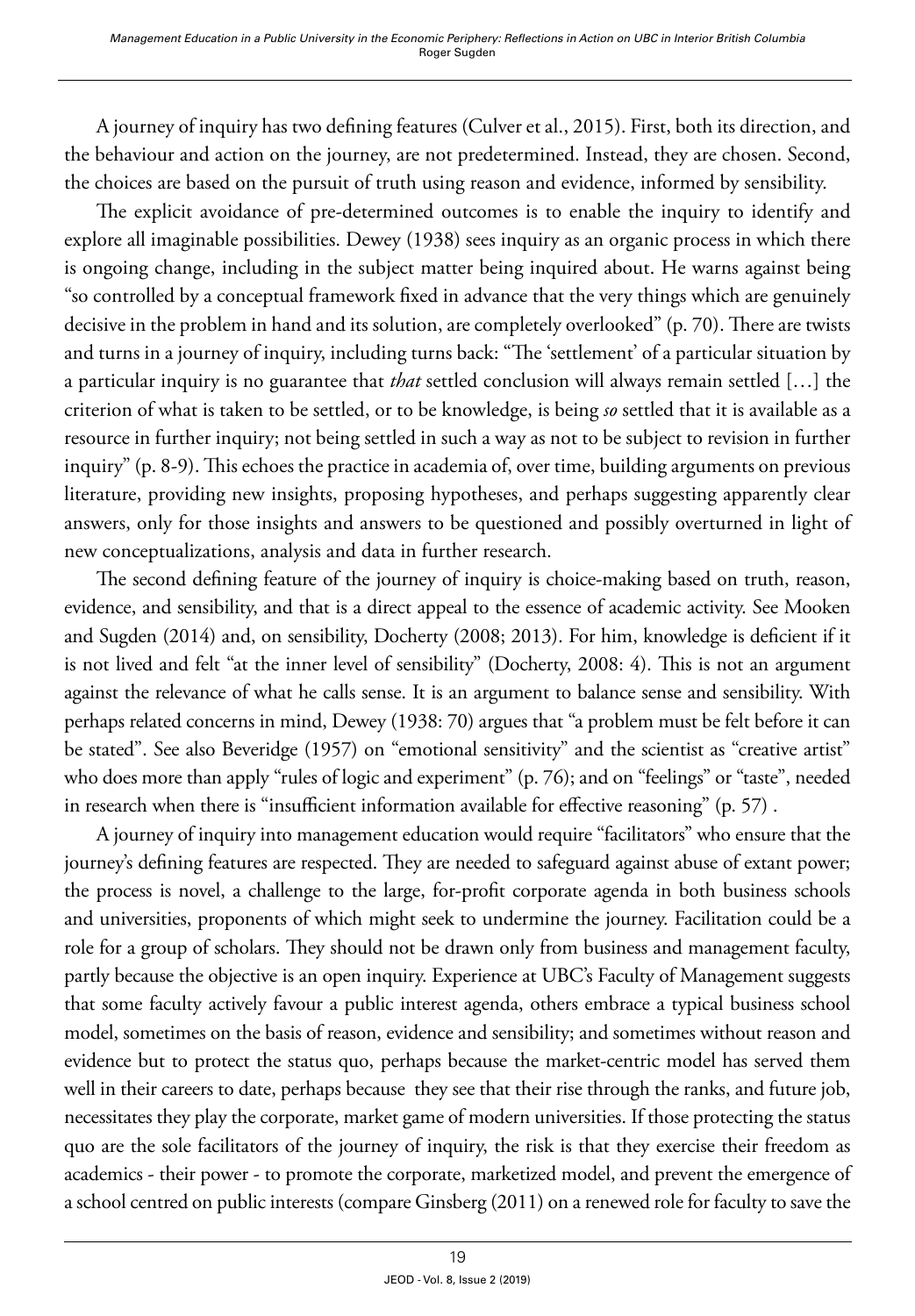university from administrative bloat, and associated managerialism). More positively, another reason for facilitators to be drawn from across disciplinary boundaries is that research and teaching about organizing, managing and leading social and economic activity necessarily involves a wide range of disciplines, subject areas and expertise, found across the social sciences, arts, humanities, and sciences, throughout a university. A third reason is that, in any case, drawing on multiple perspectives is a way of stimulating creativity and imagination. As Beveridge (1957: 55) notes, when addressing a particular research problem "original contributions are more likely to come into being if there is available a breadth of knowledge extending into related or even distant branches of knowledge".

Facilitation would need to provide a rich set of differentiated learning spaces offering challenge and stimulation. To begin the journey, the facilitators could reach out systematically to engage and assist multiple, dispersed and mobile publics to recognise themselves, and to identify and voice their interests in what management education in a public university in the economic periphery should entail. For example, in the Okanagan context they could engage different groups of residents, and stimulate their thinking by discussing diverse organisational types and socio-economic processes, observable and imaginable, influenced by market logics, social care logics, and so on. The groups might include Okanagan First Nations people, parents, the unemployed, and the homeless, as well as participants in wine and other industries, from large, medium and small for-profits, to social enterprises, charities and citizens bodies. Such engagements might reveal ideas specific to the Okanagan, or perhaps to peripheral territories more generally, and they might suggest territorially neutral possibilities. The facilitators could also engage diverse groups outside the Okanagan, elsewhere in Canada and indeed internationally, again reflecting Beveridge's (1957) point about breadth of knowledge.

More specifically, ways of enabling publics are considered by Sacchetti, Sacchetti and Sugden (2009), drawing on Dewey (1927), and on analysis of the competence-based view of the knowledge economy (Gertler, 2001). They advocate *public interest forums*, namely: spaces in which people (diverse citizens, employees, entrepreneurs, leaders, managers, consumers, *etc*.) learn to inquire freely and openly, deliberating about socio-economic concerns such that participants can not only identify when they constitute a public but also explore the interests of that public. Thinking and communication in a forum is based on reason and evidence, and a result of participants learning about the interests of each other as well as themselves. Following Sacchetti and Sugden (2009b), the forums are underpinned by the values of democratic deliberation, notably the rejection of controlling influences; an emphasis on positive freedom; inclusion on equal terms; and informed participation and continuous learning.

A starting-point for a journey on management education could be a public interest forum on the consequences of management education in the economic periphery in the future; or perhaps, on aspects of management education, for instance on the consequences for a prominent industry in a particular territory. In the Okanagan, for example, it might be on wine management education.

Focusing on the future might give distance from immediate controversy and conflict, thereby enabling a wide set of people to participate without (or with less) interference from current vested interest. Forum participants would need to address the meaning of management education –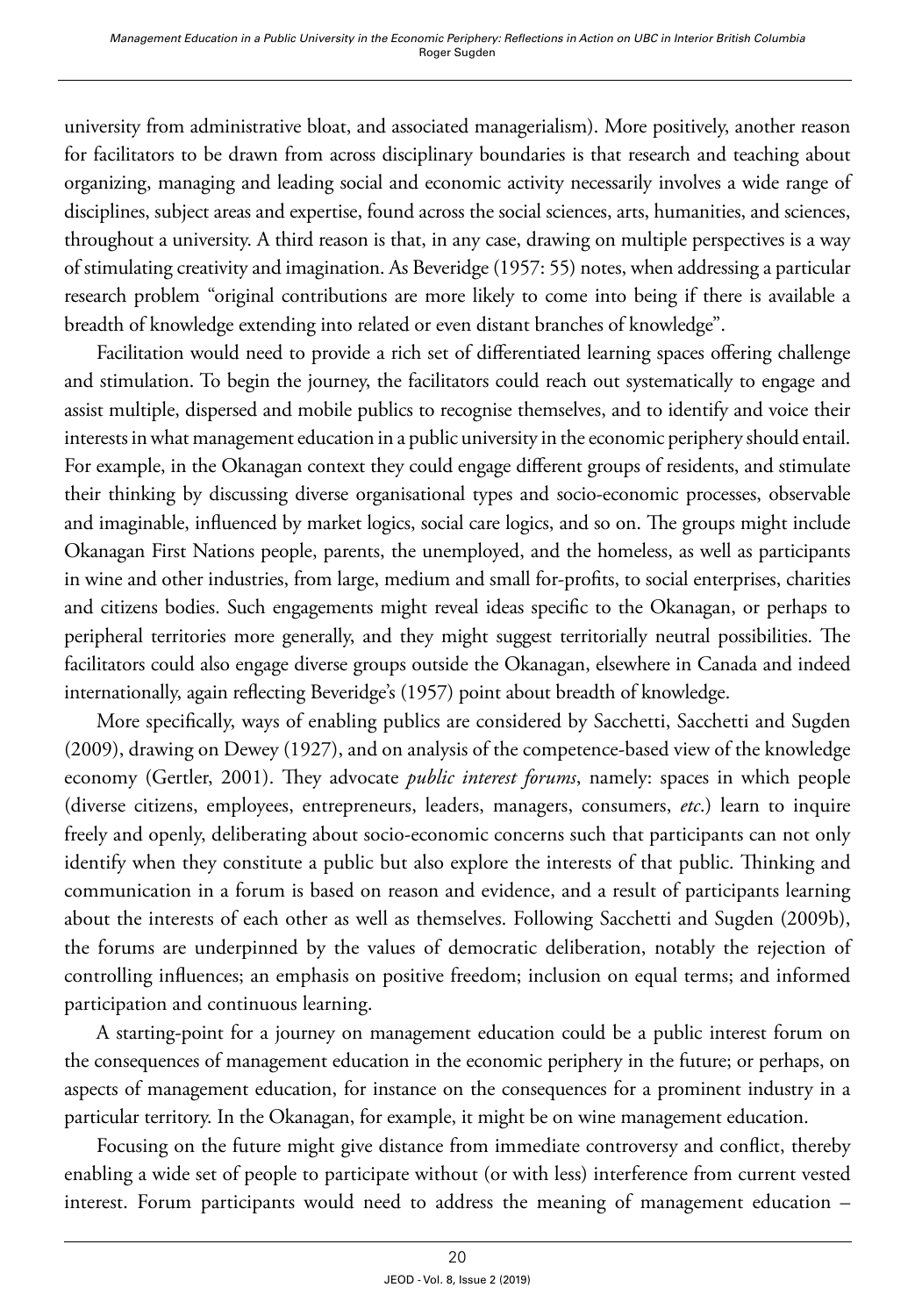including the argument that management and business education are not necessarily one and the same – and from that basis imagine the future. The forum would enable and empower publics through deliberation, so that they determine and voice their interests. Those voices would then provide reason, evidence and sensibility as the basis for continuing the journey. They would provide the foundation for developing a rounded approach to shaping the form and content of management education in a public university in the economic periphery.

Compare Ferlie, McGivern and De Moraes (2010: s66) on how to develop a public interest management school. They suggest the possibility of "stakeholder consultations". Whilst that would require decision-makers to take account of a wider set of concerns than merely their own, stakeholder analysis does not challenge the essence of what those decision makers currently do (Freeman et al., 2010; Hallier and Sugden, 2012. See also Pennock et al. (2016) on perceived links between stakeholders and the corporate world). The stakeholder approach stops well short of a public interest forum, in particular the Deweyan imperative that confronts what decision-makers currently do by giving centre-stage to the *a priori* unknowable outcomes of democratic deliberation (Branston, Cowling and Sugden, 2006).

## **7. The future for management education, and universities**

For Docherty (2018: 63), the neoliberal university is "a mechanism for the privatisation of knowledge in a society dedicated to the service of increasing the wealth of a specific class of individuals". It is associated with lack of democracy. Echoing that characterisation, this paper argues that, in essence, the typical business school offers neoliberal education. The chosen strategy is to serve large corporations, and support development of essentially neoliberal market economies controlled by elite, private interests. Impact is achieved by supporting that system. Other interests and impacts are marginalised or ignored. Understanding the public interest is not on the agenda. In the extreme, neoliberal business schools have so embraced the large corporate, market model that they have been captured, leaving no space for what Collini (2017: 156) calls "the search for deeper and wider understanding". They do as the market dictates.

In contrast, the vision of this paper is a territory-sensitive approach to management education that emphasises what is observable and what is imaginable, centres on the interests of publics, and is grounded in a public interest forum on the consequences of education. Following Dewey (1927), that is a future based on democracy<sup>28</sup>.

<sup>&</sup>lt;sup>28</sup> Docherty (2018) associates neoliberal education not only with the absence of democracy but also with the denial of freedom, and injustice. The neoliberal education of typical business schools could be addressed from those perspectives, for example by drawing on studies of governance and the absence of freedom in the monopoly capital literature (for example, Branston, Cowling and Sugden (2006) on corporate governance; Cowling and Sugden (1998) on international trade).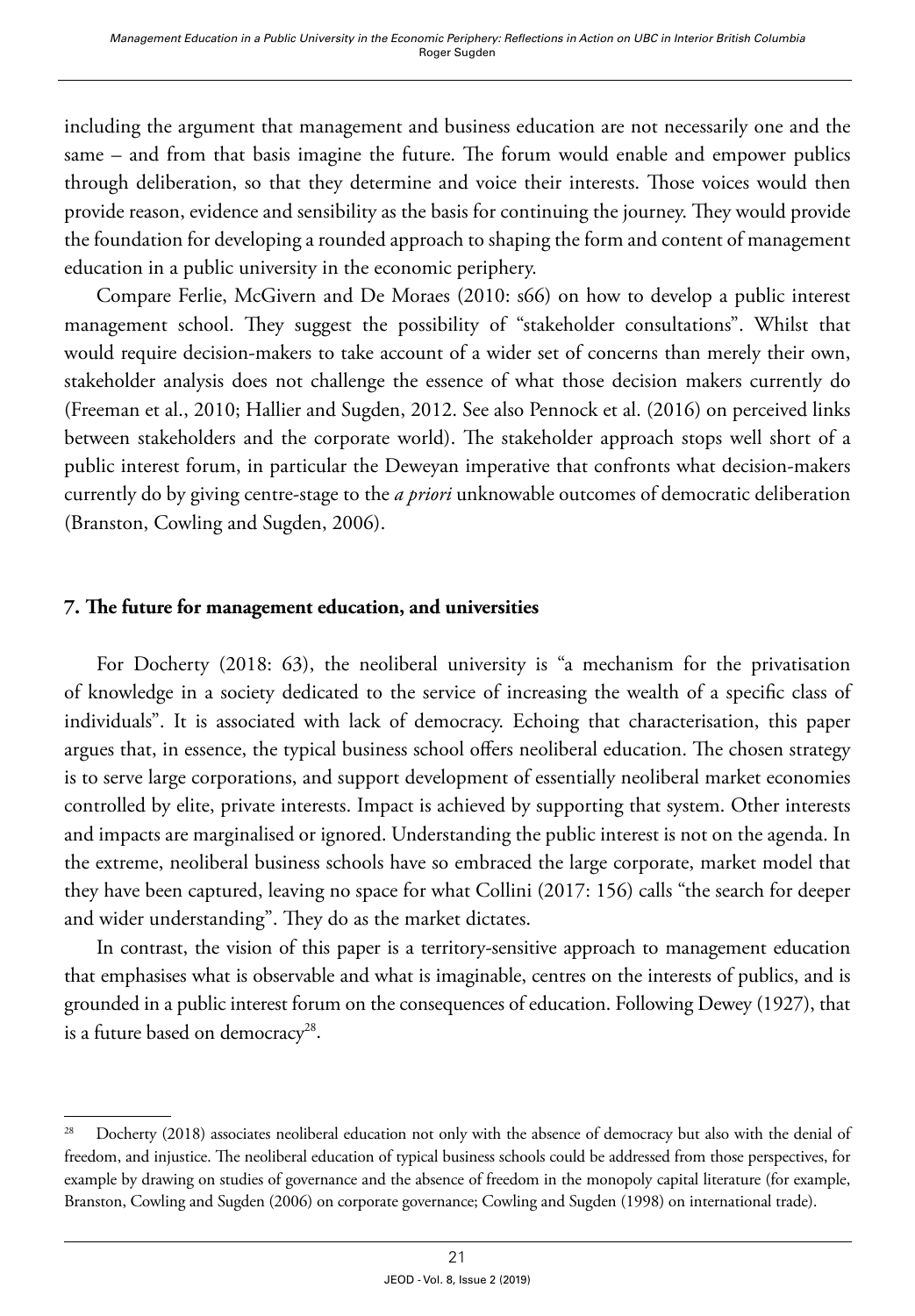It is not a future that delivers what public interest dictates. Mooken and Sugden (2014: 600) identify pursuit of the spirit of the truth and adhering to forms of coherence, robustness and rigour as basic capabilities in academia; their absence implies "academic poverty". They conceptualise spirit of the truth by drawing on Graham (2005: 163), for whom it means "the belief that intellectual inquiry should be allowed to go where it will at the instigation of those gifted at intellectual research and teaching". This approach views "truth as a contestable notion" (Mooken and Sugden, 2014: 603), aligning with the view that everything in an academic context is contestable. An implication is that the responsibility of academics is not to deliver what the market dictates; doing so amounts to academic poverty, a characteristic of neoliberal business schools. Similarly, the responsibility of academics is not to deliver what public interest dictates.

To be rooted in territorial sensitivity and centred on the interests of publics, is not to deny omnipresent contestability and basic capabilities in academia.

To illustrate, suppose an academic's research, funded by producers, evidences adverse health effects for workers who apply pesticides in vineyards. The consequences of disseminating the results could include producers being sued for damages by the affected workers, which gives producers an interest in the results being falsified. They are a public with an interest in suppressing the truth. The academic has a responsibility not to falsify, no matter the impact.

Whilst this paper focuses especially on management education in the economic periphery, it opens questions about the core, which is also populated by diverse people, communities and organizations that, in reality, face similar management challenges to those in the periphery. It would be exciting to see a public university commit to a journey of inquiry into management education or aspects of management education, in the periphery or the core, or both - and for that process to be the subject of academic study. Much could be learnt about the interests of publics; processes for enabling those interests to be identified and voiced; and public interest providing a foundation and departure-point for shaping university management education in practice.

Such learning could be applied beyond management. It is an open question whether the public interest in university education is well understood in any subject area.

## **References**

- AACSB (2011). *Globalization of Management Education. Changing International Structures, Adaptive Strategies, and the Impact on Institutions.* Bingley: Emerald.
- Alvesson, M. & Spicer, A. (2017). (Un)Conditional Surrender? Why do Professionals Willingly Comply with Managerialism?. In: Huzzard, T., Benner, M. & Kärreman, D. (Eds.), *The Corporatization of the Business School: Minerva Meets the Market*. London & New York: Routledge, pp. 92-110. DOI: [https://doi.org/10.1108/JOCM-](https://doi.org/10.1108/JOCM-11-2015-0221)[11-2015-0221](https://doi.org/10.1108/JOCM-11-2015-0221)

Baran, P.A. & Sweezy, P.M. (1966). *Monopoly Capital*. London: Penguin.

Bennis, W.G. & O'Toole, J. (2005). How Business Schools Lost their Way, *Harvard Business Review*, 83(5): 96–104.

Beveridge, W.I.B. (1957). *The Art of Scientific Investigation*. New York: Norton & Company. DOI: [https://doi.](https://doi.org/10.5962/bhl.title.5888)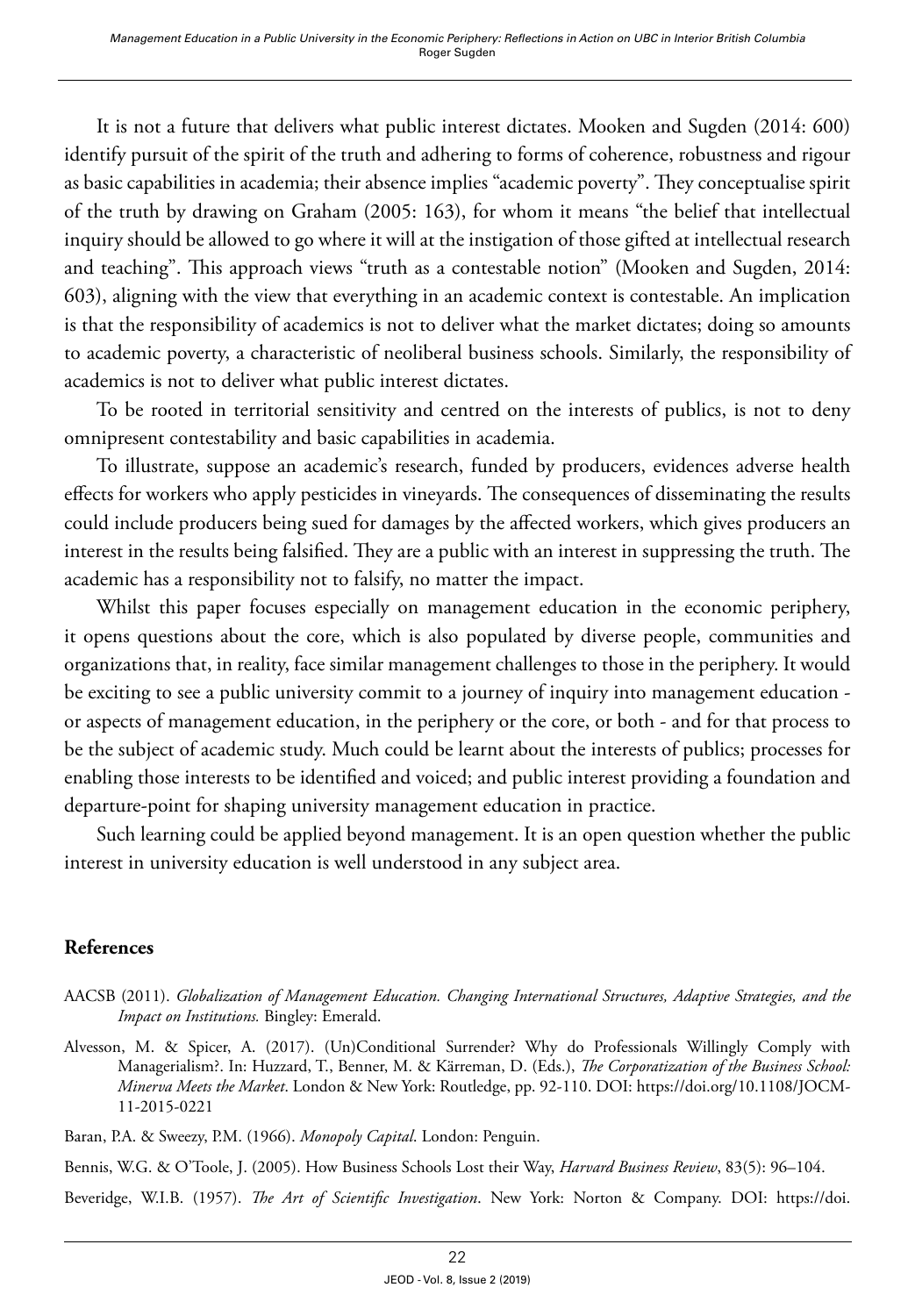[org/10.5962/bhl.title.5888](https://doi.org/10.5962/bhl.title.5888)

- Biesta, G. (2013). Balancing the Core Activities of Universities: For a University that Teaches. In: Sugden, R., Valania, M. & Wilson, J.R. (Eds.). *Leadership and Cooperation in Academia: Reflecting on the Roles and Responsibilities of University Faculty and Management.* Cheltenham: Edward Elgar, pp. 32-42. DOI: [https://doi.](https://doi.org/10.4337/9781781001820.00010) [org/10.4337/9781781001820.00010](https://doi.org/10.4337/9781781001820.00010)
- Branston, J.R., Cowling, K. & Sugden, R. (2006). Corporate Governance and the Public Interest, *International Review of Applied Economics* 20(2): 189-212. DOI:<https://doi.org/10.1080/02692170600581110>
- Branston, J.R., Rubini, L., Sugden, R. & Wilson, J.R. (2006). The Healthy Development of Economies: A Strategic Framework for Competitiveness in the Health Industry, *Review of Social Economy*, 64(3): 301-329. DOI: [https://](https://doi.org/10.1080/00346760600892717) [doi.org/10.1080/00346760600892717](https://doi.org/10.1080/00346760600892717)
- Bristow, G. (2005). Everyone's a 'Winner': Problematising the Discourse of Regional Competitiveness, *Journal of Economic Geography*, 5(3): 285-304. DOI: <https://doi.org/10.1093/jeg/lbh063>
- Buckingham, H., Pinch, S. & Sunley, M. (2012). The Enigmatic Regional Geography of Social Enterprise in the UK: A Conceptual Framework and Synthesis of the Evidence, *Area*, 44(1): 83-91. DOI: [https://doi.org/10.1111/](https://doi.org/10.1111/j.1475-4762.2011.01043.x) [j.1475-4762.2011.01043.x](https://doi.org/10.1111/j.1475-4762.2011.01043.x)
- Buschert, K., Mooken, M., Pesme, J.O., Sugden, R. & Valania, M. (2018). *BC Wine Territory Identity*, Kelowna: UBC Faculty of Management. DOI:<https://doi.org/10.14288/1.0385569>
- Chatterton, P. & Goddard, J. (2000). The Response of Higher Education Institutions to Regional Needs, *European Journal of Education*, 35(4): 475-496. DOI: <https://doi.org/10.1111/1467-3435.00041>
- Collini, S. (2017). *Speaking of Universities*. London: Verso Books.
- Cowling, K. (1982). *Monopoly Capitalism*. London: Macmillan International Higher Education. DOI: [https://doi.](https://doi.org/10.1007/978-1-349-16681-7) [org/10.1007/978-1-349-16681-7](https://doi.org/10.1007/978-1-349-16681-7)
- Cowling, K. & Sugden, R. (1987). *Transnational Monopoly Capitalism*. Brighton: Wheatsheaf Books.
- Cowling, K. & Sugden, R. (1998). Strategic Trade Policy Reconsidered: National Rivalry vs Free Trade vs International Cooperation, *Kyklos*, 51: 339-357. DOI: <https://doi.org/10.1111/j.1467-6435.1998.tb01424.x>
- Cowling, K. & Sugden, R. (1999). The Wealth of Localities, Regions and Nations: Developing Multinational Economies, *New Political Economy*, 4(3): 361-378. DOI:<https://doi.org/10.1080/13563469908406409>
- Culver, K., Dhaliwal, N., Mooken, M. & Sugden, R. (2015). Regional Social and Economic Development in the Okanagan, Canada: Envisioning the Future to Initiate a Strategy. In: Valdaliso, J.M. & J.R. Wilson (Eds.), *Strategies for Shaping Territorial Competitiveness*, Oxford & New York: Routledge, 194-217.
- Currie, G., Knights, D. & Starkey, K. (2010). Introduction: A Post-Crisis Critical Reflection on Business Schools, *British Journal of Management*, 21: S1-S5. DOI:<https://doi.org/10.1111/j.1467-8551.2009.00677.x>
- Dewey, J. (1927). *The Public and its Problems*. Reproduced in: Boydston, J. A. (Eds.) (1988), *John Dewey. The Later Works, Volume 2: 1925-1927.* Carbondale & Edwardsville: Southern Illinois University Press.
- Dewey, J. (1938). *Logic: The Theory of Inquiry*. New York: Henry Holt & Company.
- Dewey, J. (1947). Liberating the Social Scientist. A Plea to Unshackle the Study of Man, *Commentary,* 4: 378-385.
- Docherty, T. (2008). *The English Question or Academic Freedoms*. Brighton: Sussex Academic Press.
- Docherty, T. (2011). *For the University. Democracy and the Future of the Institution*. London: Bloomsbury Academic. DOI: <https://doi.org/10.5040/9781849666336>
- Docherty, T. (2013). Sense and Sensibility in Academia. In: Sugden, R., Valania, M. & Wilson, J.R. (Eds.), *Leadership and Cooperation in Academia: Reflecting on the Roles and Responsibilities of University Faculty and Management*. Cheltenham: Edward Elgar: pp. 58-69. DOI:<https://doi.org/10.4337/9781781001820.00012>
- Docherty, T. (2018). *The New Treason of the Intellectuals. Can the University Survive?*. Manchester: Manchester University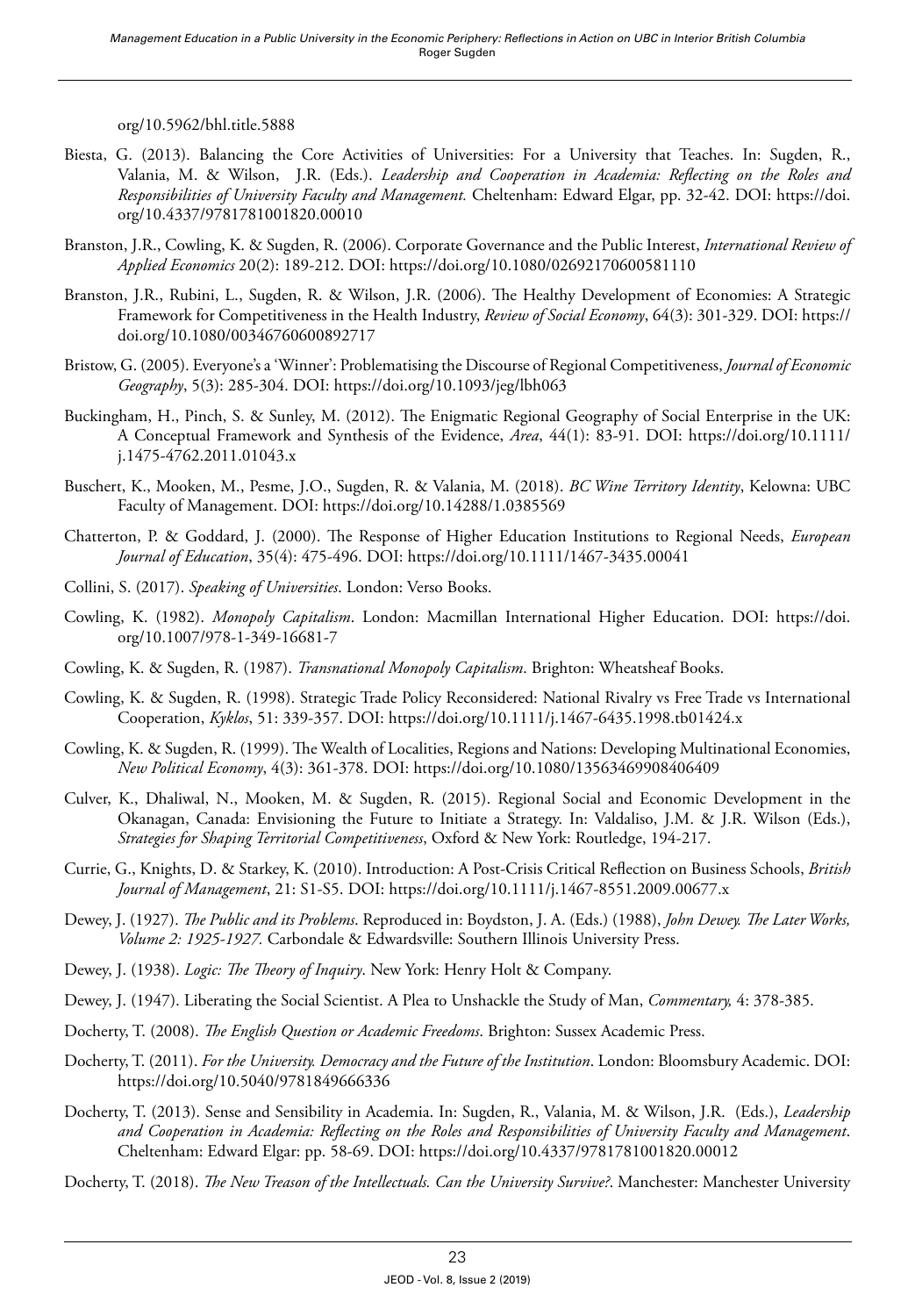Press. DOI: <https://doi.org/10.7228/manchester/9781526132741.001.0001>.

- Dostaler, I. & Tomberlin, T.J. (2013). The Great Divide Between Business School Research and Business Practice, *The Canadian Journal of Higher Education*, 43(1): 115-128.
- Dunn, M.B. & Jones, C. (2010). Institutional Logics and Institutional Pluralism: The Contestation of Care and Science Logics in Medical Education, *Administrative Science Quarterly*, 55(1): 140-145.
- Ferlie, E., McGivern, G. & De Moraes, A. (2010). Developing a Public Interest School of Management, *British Journal of Management,* 21(s1): s60-s70. DOI:<https://doi.org/10.1111/j.1467-8551.2009.00681.x>
- Finlayson, J. (2013). From Good to Great: Nurturing Small Business Growth in British Columbia. Prepared for the *SFU School of Public Policy and BC Population Prosperity Initiative*. Available at: [https://bcbc.com/dist/assets/](https://bcbc.com/dist/assets/submissions-and-presentations/presentation-from-good-to-great-nurturing-small-business-growth-in-british-columbia/SFU_Small%20Business%20Growth%20in%20BC.pdf) [submissions-and-presentations/presentation-from-good-to-great-nurturing-small-business-growth-in-british](https://bcbc.com/dist/assets/submissions-and-presentations/presentation-from-good-to-great-nurturing-small-business-growth-in-british-columbia/SFU_Small%20Business%20Growth%20in%20BC.pdf)[columbia/SFU\\_Small%20Business%20Growth%20in%20BC.pdf](https://bcbc.com/dist/assets/submissions-and-presentations/presentation-from-good-to-great-nurturing-small-business-growth-in-british-columbia/SFU_Small%20Business%20Growth%20in%20BC.pdf) [Accessed: 11th August 2017].
- Freeman, R.E., Harrison, J.S., Wicks, A. C., Parmar, B.L. & de Colle, S. (2010). *Stakeholder Theory: The State of the Art.* Cambridge: Cambridge University Press. DOI:<https://doi.org/10.1017/CBO9780511815768>
- Gertler, M.S. (2001). Best Practice? Geography, Learning and the Institutional Limits to Strong Convergence, *Journal of Economic Geography*, 1: 5–26. DOI: <https://doi.org/10.1093/jeg/1.1.5>
- Ginsberg, B. (2011). *The Fall of the Faculty: The Rise of the All-Administrative University and Why it Matters*. Oxford: Oxford University Press.
- Government of Canada (2016). *Canada: A Nation of Innovators*. Available at: [https://www.ic.gc.ca/eic/site/062.nsf/vwapj/](https://www.ic.gc.ca/eic/site/062.nsf/vwapj/InnovationNation_Report-EN.pdf/$file/InnovationNation_Report-EN.pdf) [InnovationNation\\_Report-EN.pdf/\\$file/InnovationNation\\_Report-EN.pdf](https://www.ic.gc.ca/eic/site/062.nsf/vwapj/InnovationNation_Report-EN.pdf/$file/InnovationNation_Report-EN.pdf) [Accessed: 7<sup>th</sup> August 2018].
- Graham, G. (2005). *The Institution of Intellectual Values. Realism and Idealism in Higher Education*, *Volume 5.* Exeter: Imprint Academic.
- Guzmán-Valenzuela, C. (2016). Unfolding the Meaning of Public(s) in Universities: Toward the Transformative University, *Higher Education*, *71*(5): 667-679. DOI: <https://doi.org/10.1007/s10734-015-9929-z>
- Hallier, J. & Sugden, R. (2012). Socio-Management and Heterodox Economics: A New Socially Valuable Direction for Economic Education, *International Journal of Pluralism and Economics Education,* 3(4): 450-464. DOI: [https://](https://doi.org/10.1504/IJPEE.2012.052697) [doi.org/10.1504/IJPEE.2012.052697](https://doi.org/10.1504/IJPEE.2012.052697)
- Hives, C. (1990). From Humble Beginnings: UBC's Origins and First Decade, *The UBC Alumni Chronicle*, 44(3): 12-16.
- Hutton, T.A. (1997). The Innisian Core-Periphery Revisited: Vancouver's Changing Relationships with British Columbia's Staple Economy, *BC Studies: The British Columbian Quarterly,* 113 (Spring): 69-100.
- Huzzard, T., Benner, M. & Kärreman, D. (2017). Exploring and Experiencing the Corporate Business School. In: Huzzard, T., Benner, M. & Kärreman, D. (Eds.), *The Corporatization of the Business School: Minerva Meets the Market.* London & New York: Routledge, pp. 1-19. DOI: <https://doi.org/10.4324/9781315640594-1>
- Iammarino, S., Rodríguez-Pose, A. & Storper, M. (2017). Why Regional Development Matters for Europe's Economic Future, *Working Papers of the Directorate-General for Regional and Urban Policy*, n. 07/2017. Brussels: European Commission.
- Isaksen, A. & Karlsen, J. (2010). Different Modes of Innovation and the Challenge of Connecting Universities and Industry: Case Studies of Two Regional Industries in Norway, *European Planning Studies*, 18(12): 1993-2008. DOI:<https://doi.org/10.1080/09654313.2010.516523>
- Jacob, M. (1997). Life in the Triple Helix: The Contract Researcher, the University and the Knowledge Society, *Science Studies*, 10(2): 35-49.
- Jones, G.A. (1997). *Higher Education in Canada: Different Systems, Different Perspectives.* New York: Garland Pub.
- Jonkers, K., Tijssen, R., Karvounaraki, A. & Goenaga, X. (2018). *A Regional Innovation Impact Assessment Framework for Universities*. Luxembourg: Publications Office of the European Union. DOI:<https://doi.org/10.2760/623825>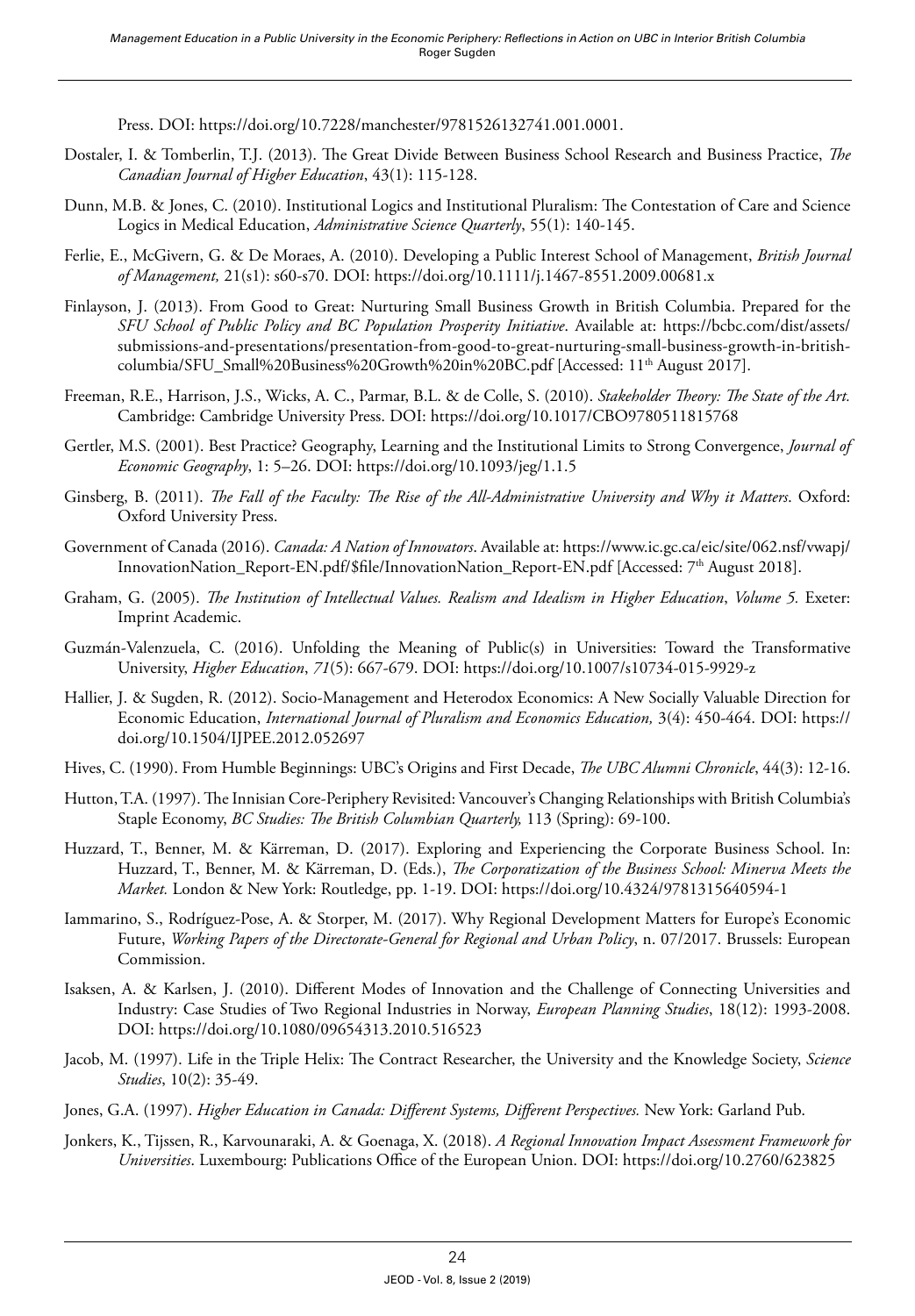Kalecki, M. (1971). *Selected Essay on the Dynamics of the Capitalist Economy*. Cambridge: Cambridge University Press.

- Karlsen, J. (2005). When Regional Development Becomes an Institutional Responsibility for Universities: The Need for a Discussion about Knowledge Construction in Relation to Universities' Third Role, *AI and Society*, 19(4): 500-510. DOI: https://doi.org/10.1007/s00146-005-0330-9
- Karlsen, J. & Larrea, M. (2017). Moving Context from the Background to the Forefront of Policy Learning: Reflections on a case in Gipuzkoa, Basque Country, *Environment and Planning C: Politics and Space*, 35(4): 721-736. DOI: <https://doi.org/10.1177/0263774X16642442>
- Kaufmann, F. (1959). John Dewey's Theory of Inquiry, *The Journal of Philosophy* 56(21): 826-836. DOI: [https://doi.](https://doi.org/10.2307/2022592) [org/10.2307/2022592](https://doi.org/10.2307/2022592)
- Kerr, C. (1990). The Internationalisation of Learning and the Nationalisation of the Purposes of Higher Education: Two 'Laws of Motion' in Conflict?, *European Journal of Education*, 25(1): 5-22. DOI:<https://doi.org/10.2307/1502702>
- Khurana, R. (2007). *From Higher Aims to Hired Hands. The Social Transformation of American Business Schools and the Unfilled Promise of Management as a Profession*. Princeton: Princeton University Press.
- Levin, J.S. (2003a). Organizational Paradigm Shift and the University Colleges of British Columbia, *Higher Education*, 46(4): 447-467. DOI:<https://doi.org/10.1023/A:1027375308484>
- Levin, J.S. (2003b). Two British Columbia University Colleges and the Process of Economic Globalization, *Canadian Journal of Higher Education*, XXXIII(3): 59-86.
- Long, N.E. (1990). Conceptual Notes on the Public Interest for Public Administration and Policy Analysts, *Administration and Society* 22(2): 170-181. DOI:<https://doi.org/10.1177/009539979002200202>
- Malecki, E.J. (2009). Research Institutions in Agder. In: Potter, J. & Miranda, G. (Eds.), *Entrepreneurship and the Innovation System of the Agder Region*. *Norway*, Paris: OECD, pp. 173–224.
- McDonald, D. (2017). *The Golden Passport. Harvard Business School, The Limits of Capitalism, and the Moral Failure of the MBA Elite.* New York: Harper Business.
- Mintzberg, H. (2005). *Managers not MBAs. A Hard Look at the Soft Practice of Managing and Management Development*. Oakland, CA: Berrett-Koehler Publishers.
- Mooken, M. (2015). A Journey of Academic Inquiry: Exploring Capabilities and Play, PhD thesis, University of Stirling, Stirling Online Research Library. DOI: http://hdl.handle.net/1893/21820.
- Mooken, M. & Sugden, R. (2014). The Capabilities of Academics and Academic Poverty, *Kyklos*, 67(4): 573-599. DOI: <https://doi.org/10.1111/kykl.12069>
- Mooken, M., Sugden, R. & Valania, M. (2018). University Impact on the Development of Industries in Peripheral Regions: Knowledge Organization and the British Columbia Wine Industry, *BC Studies*, 198(Summer): 125-152.
- Nelson, R. & MacKinnon, R. (2004). The Peripheries of British Columbia: Patterns of Migration and Economic Structure, 1976-2002, *Canadian Journal of Regional Science/Revue canadienne des sciences régionales*, XXVII(3): 353-394.
- Parker, M. (2018). *Shut Down the Business School: What's Wrong with Management Education*. London: Pluto Press. DOI: <https://doi.org/10.2307/j.ctvqhtj8>
- Pennock, L., Jones G. A., Leclerc, J.M. & Li, S.X. (2016). Challenges and Opportunities for Collegial Governance at Canadian Universities: Reflections on a Survey of Academic Senates, *Canadian Journal of Higher Education*, *Revue canadienne d'enseignement supérieur*, 46(3): 73-89.
- Pfeffer, J. & Fong, C. T. (2004). The Business School 'Business': Some Lessons from the US Experience, *Journal of Management Studies,* 41(8): 1501-1520. DOI: <https://doi.org/10.1111/j.1467-6486.2004.00484.x>
- Pinch, S. & Sunley, P. (2015). Social Enterprise and Neoinstitutional Theory: An Evaluation of the Organisational Logics of SE in the UK, *Social Enterprise Journal*, 11(3): 303-320. DOI: <https://doi.org/10.1108/SEJ-07-2014-0030>
- Pugh, R., Hamilton, E., Jack, S., & Gibbons, A. (2016). A Step into the Unknown: Universities and the Governance of Regional Economic Development, *European Planning Studies*, 24(7): 1357-1373. DOI: [https://doi.org/10.1080](https://doi.org/10.1080/09654313.2016.1173201) [/09654313.2016.1173201](https://doi.org/10.1080/09654313.2016.1173201)